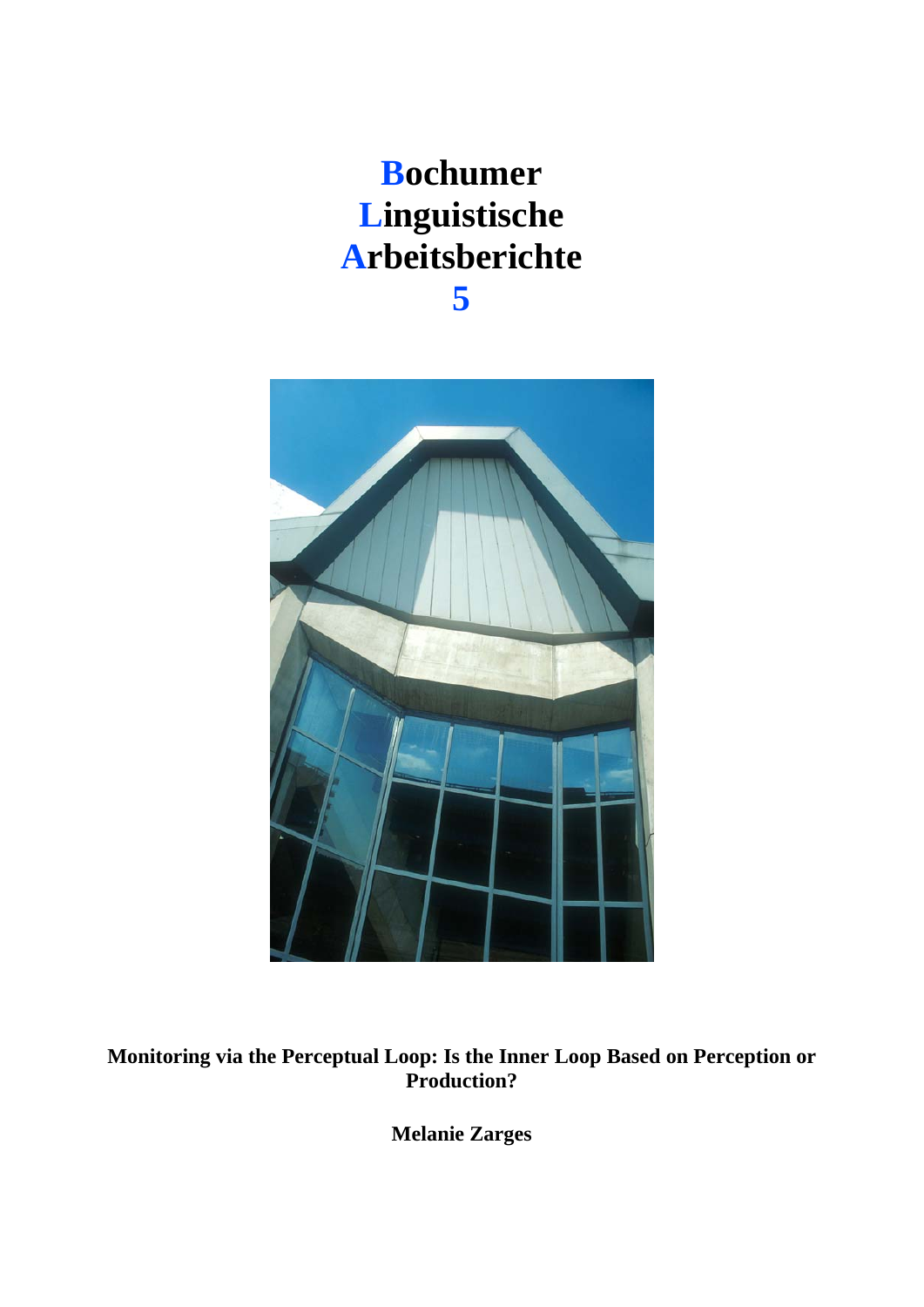# Bochumer Linguistische Arbeitsberichte



#### Herausgeber: Stefanie Dipper & Björn Rothstein

Die online publizierte Reihe "Bochumer Linguistische Arbeitsberichte" (BLA) gibt in unregelmäßigen Abständen Forschungsberichte, Abschluss- oder sonstige Arbeiten der Bochumer Linguistik heraus, die einfach und schnell der Öffentlichkeit zugänglich gemacht werden sollen. Sie können zu einem späteren Zeitpunkt an einem anderen Publikationsort erscheinen. Der thematische Schwerpunkt der Reihe liegt auf Arbeiten aus den Bereichen der Computerlinguistik, der allgemeinen und theoretischen Sprachwissenschaft und der Psycholinguistik.

The online publication series "Bochumer Linguistische Arbeitsberichte" (BLA) releases at irregular intervals research reports, theses, and various other academic works from the Bochum Linguistics Department, which are to be made easily and promptly available for the public. At a later stage, they can also be published by other publishing companies. The thematic focus of the series lies on works from the fields of computational linguistics, general and theoretical linguistics, and psycholinguistics.

© Das Copyright verbleibt beim Autor.

#### **Band 5 (August 2011)**

| Herausgeber: | <b>Stefanie Dipper</b>            |
|--------------|-----------------------------------|
|              | Sprachwissenschaftliches Institut |
|              | Ruhr-Universität Bochum           |
|              | Universitätsstr. 150              |
|              | 44801 Bochum                      |

 Björn Rothstein Germanistisches Institut Ruhr-Universität Bochum Universitätsstr. 150 44801 Bochum

Erscheinungsjahr 2011 **ISSN 2190-0949**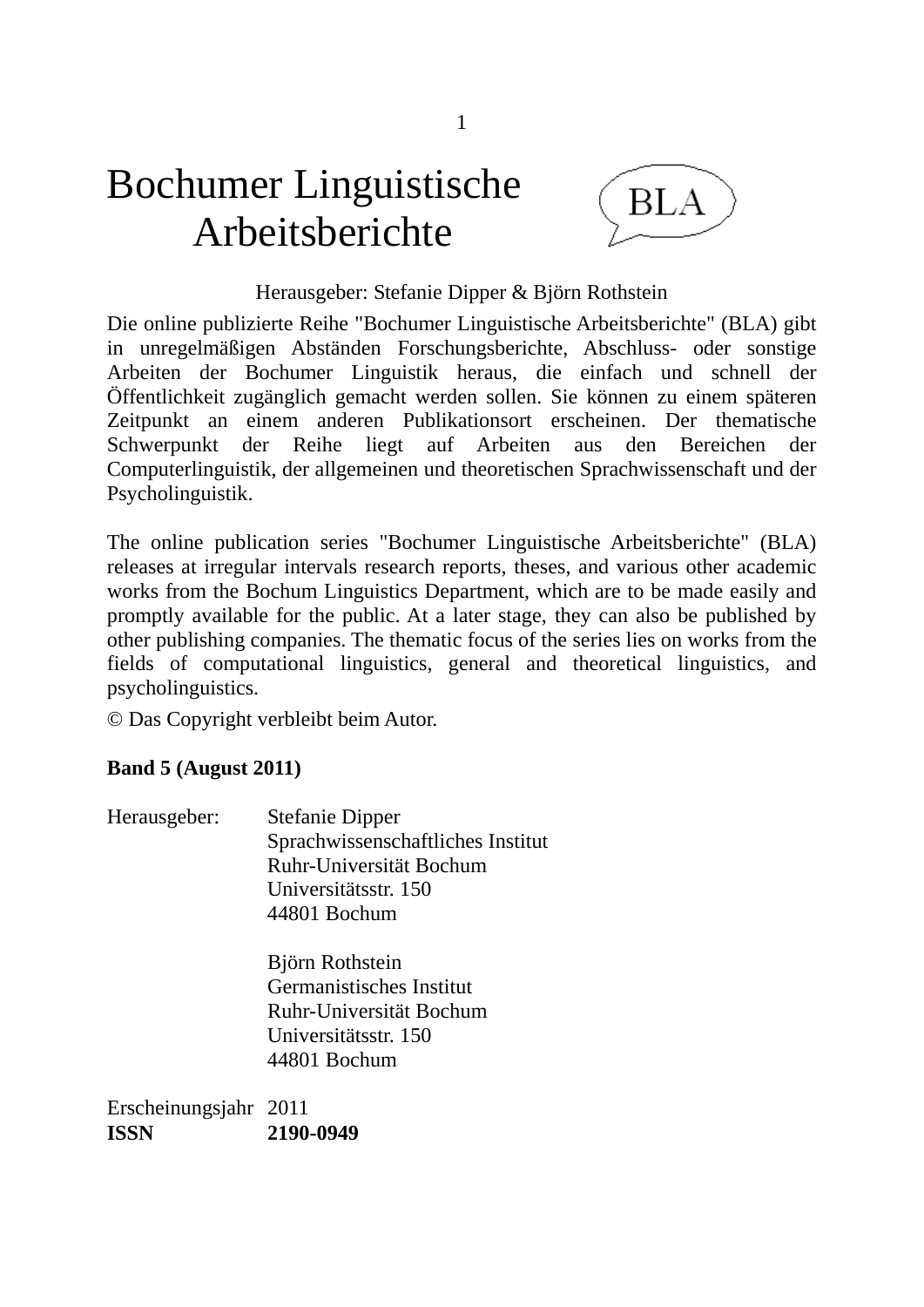### **Melanie Zarges**

**"Monitoring via the Perceptual Loop: Is the Inner Loop Based on Perception or Production?"** 

## **2011**

### **Bochumer Linguistische Arbeitsberichte**

**(Bla 5)**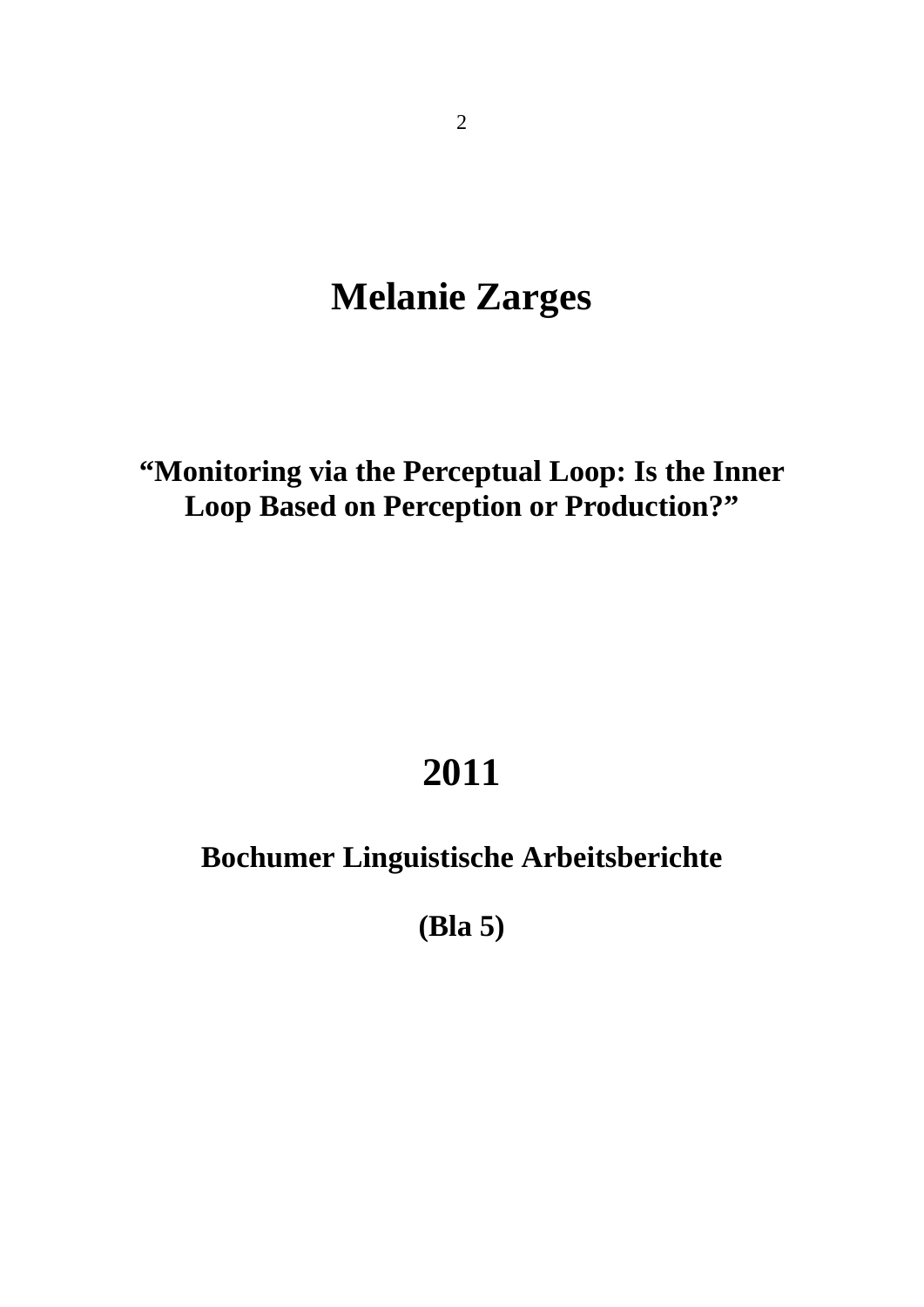### **Inhaltsverzeichnis**

| $\mathbf{1}$    |                                                                             |  |
|-----------------|-----------------------------------------------------------------------------|--|
| 2               |                                                                             |  |
| 3               |                                                                             |  |
|                 | Monitoring by Means of Perceptual Loops According to Levelt (1983) 6<br>3.1 |  |
|                 | 3.2                                                                         |  |
|                 |                                                                             |  |
|                 | 4.1                                                                         |  |
|                 | 4.2                                                                         |  |
|                 |                                                                             |  |
| 6               |                                                                             |  |
| $7\overline{ }$ |                                                                             |  |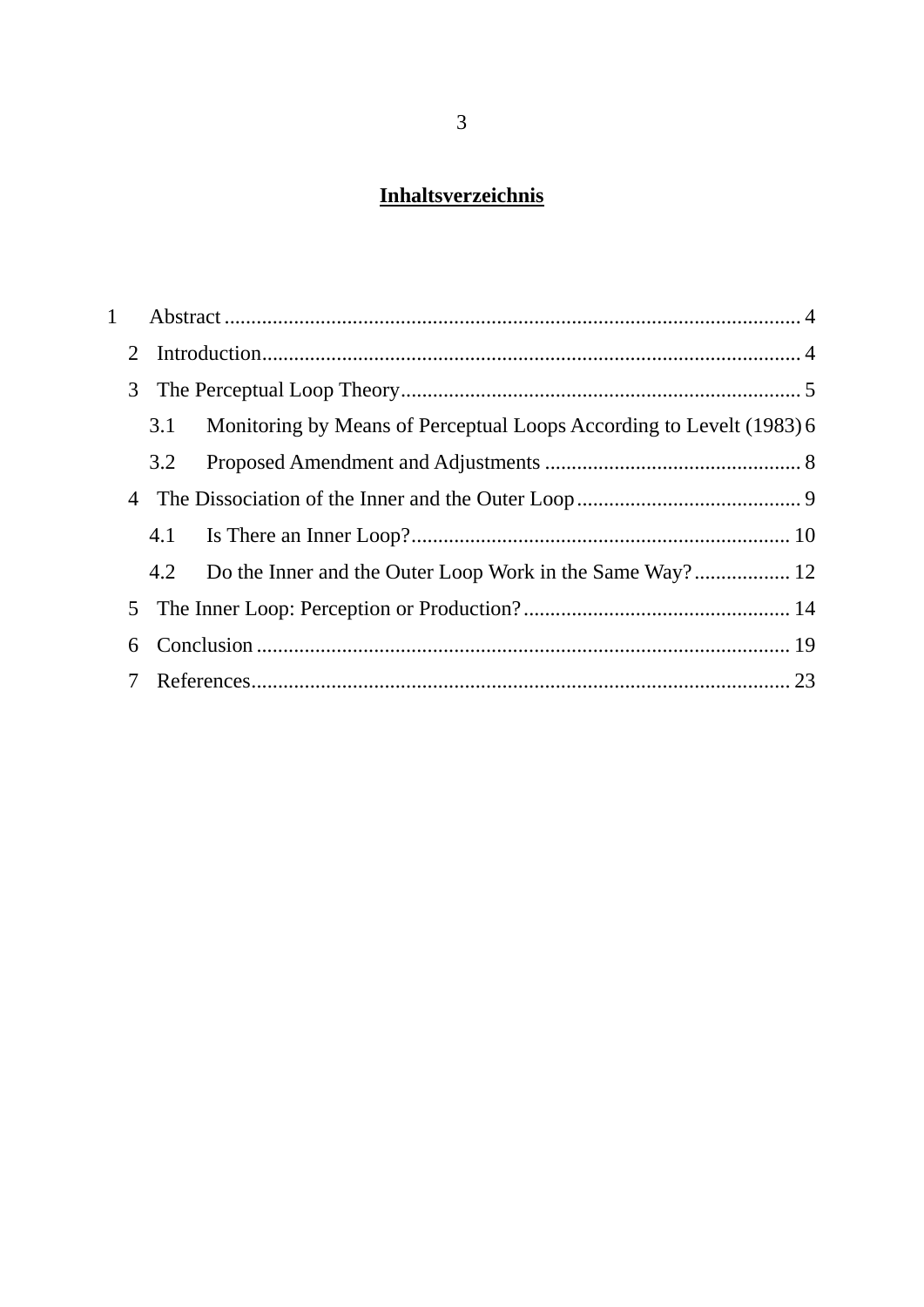#### **1 Abstract**

To monitor one's speech means to check the speech plan for errors, both before and after talking. There are several theories as to how this process works. We give a short overview on the most influential theories only to focus on the most widely received one, the Perceptual Loop Theory of monitoring by Levelt (1983). One of the underlying assumptions of this theory is the existence of an Inner Loop, a monitoring device that checks for errors before speech is articulated. This paper collects evidence for the existence of such an internal monitoring device and questions how it might work. Levelt's theory argues that internal monitoring works by means of perception, but there are other empirical findings that allow for the assumption that an Inner Loop could also use our speech production devices. Based on data from both experimental and aphasiological papers we develop a model based on Levelt (1983) which shows that internal monitoring might in fact make use of both perception and production means.

#### **2 Introduction**

The term 'monitoring' refers to the ability to assess speech, produced both by oneself and others, for errors. Speakers are able to monitor for several aspects of their speech production, such as linguistic correctness, including phonetics or syntax (am I producing this correctly?), conceptual sufficiency (is this what I meant to say?), and appropriateness in context (does this get my message across to the listener?). Self-monitoring also usually involves some kind of repair after error detection (Levelt, 1983).

 Several theories of monitoring have been proposed, the three most influential of which all assume different kinds of monitoring devices (see Postma, 2000, for review). Monitoring is presumed to either work via production, or via feedback of activation, or via perception.

 The production monitoring account proposes monitoring devices on every level of language production, which are able to look inside every single production process (but see Nozari et al., 2011, for a very recent account of a central conflictbased production monitor), permitting the speaker to stop upon detecting an error This would then lead to a restarting of the whole procedure. There are several difficulties with this theory. First, a detected error would cause immediate cessation, leading only to covert repairs, meaning corrections which do not become apparent in articulated speech, apart from possible dysfluencies in speech production. Only mistakes not detected by the monitor would become overt, and after hearing an error one could then retrace and correct the message. This is not in line with empirical data on monitoring latencies, as overt errors are often interrupted too fast to be explained by a reaction to hearing oneself. (Hartsuiker  $\&$ Kolk, 2001; Levelt, 1983) Also, since the production monitoring account proposes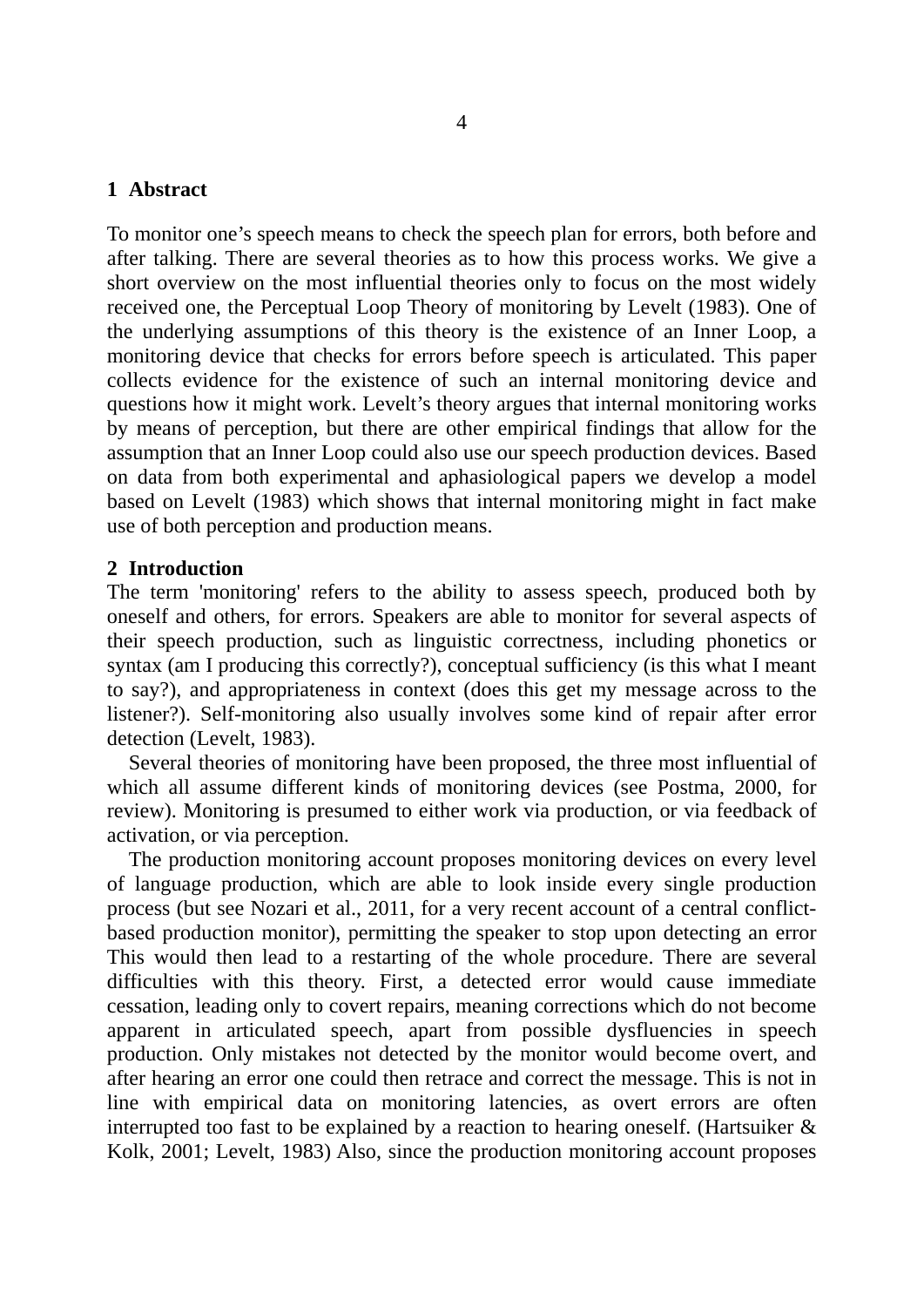a specified monitor for every production level, in order to find a mistake the monitor would need to have access to the same information as the production process. This would lead to either assuming that monitoring and production processes compete for the same input, which would be unproductive, or lead to the assumption of an unnecessary double realization of information for every single layer of production, which would be inefficient (Levelt, 1983). But again, see Nozari et al. (2011) for a different account of a potential production monitor.

 Another proposed possibility for monitoring uses feedback of activation. On the basis of the Node Structure Theory (MacKay, 19992a, b, reviewed in Postma, 2000), MacKay assumes that, normally, those nodes belonging to the word meant to be produced should hold the most activation. It is usually presumed in such models that some activation will also flow towards related nodes, leading to the possibility that an error ensues when the wrong node accidentally achieves a higher level of activation than the intended one. This might happen on any level of speech production, explaining phonological errors as well as morphological, syntactic, or semantic ones. The monitor in such a model would consist of a warning system going off, if activation for the wrong node becomes too strong. The uncommitted node gaining too much activation would make the speaker aware of something going wrong, resulting in a conscious cutoff and repair. But if monitoring was based on activation, then auditory feedback, meaning listening to one's own speech, should not have any effect. However, empirical data show that auditory feedback improves monitoring accuracy, which cannot be explained by a simple feedback account (Oomen & Postma, 2001).

 The most influential monitoring theory to date (Postma, 2000) is the Perceptual Loop Theory, originating with Levelt, (1983), which assumes a central comprehension-based monitor. This paper will mostly concentrate on this theory, and discuss the empirical data which do or do not support it.

#### **3 The Perceptual Loop Theory**

The Perceptual Loop Theory, according to Levelt (1983), assumes a central comprehension monitor within the limits of a serial incremental model of speech production. Basically, this amounts to the hypothesis that monitoring one's own speech is like monitoring other-produced speech. Levelt gives two reasons for this theory: first, it is more economical for a speaker to use the perception mechanisms already present to also listen to his or her own speech, both overtly and internally. This avoids an unnecessary double realization of information. For the second argument, Levelt draws upon the theory that speakers can only gain access to their intent and the end products of their speech planning processes, not to the planning process itself. This assumption does not allow for a production monitor.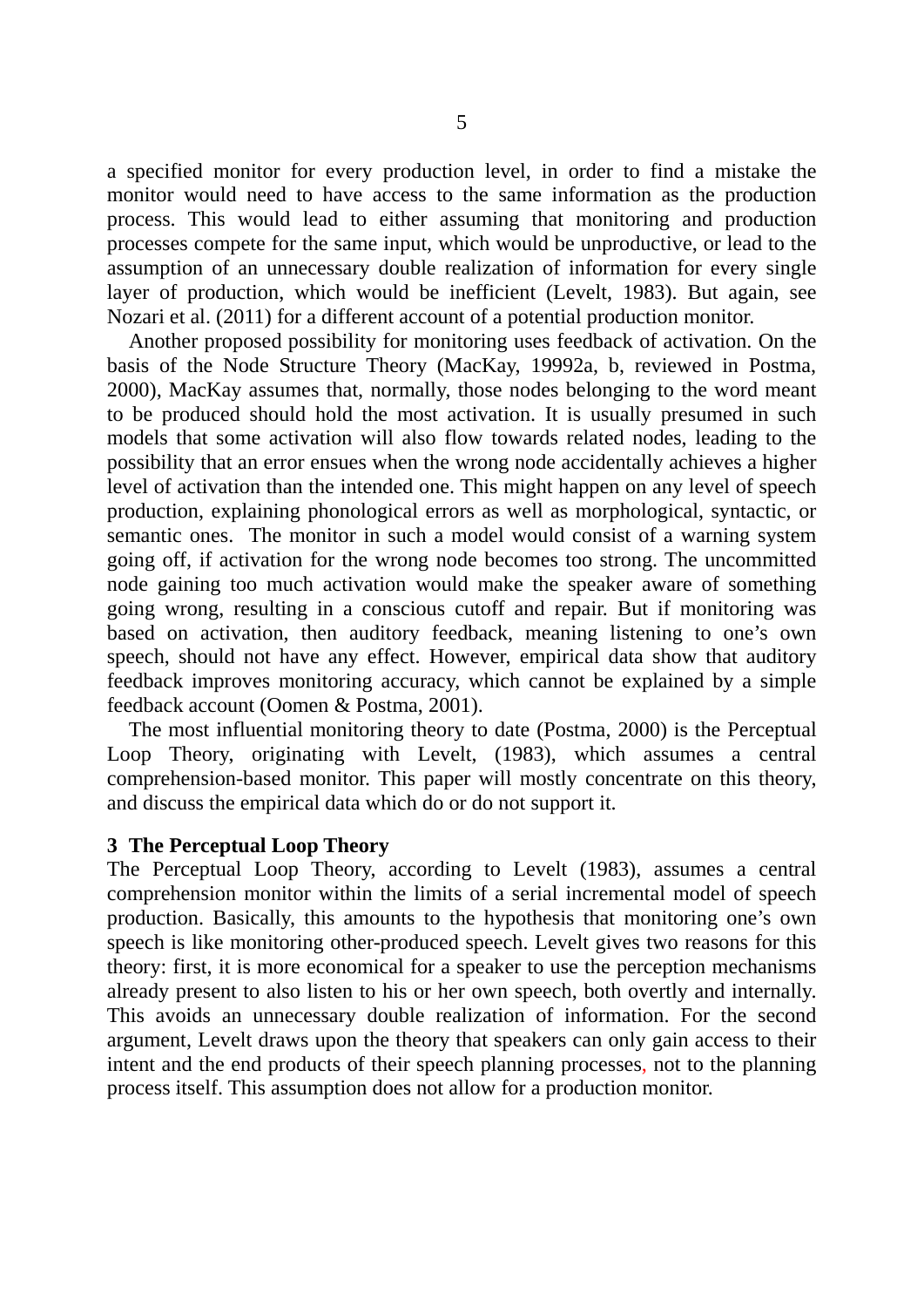#### **3.1 Monitoring by Means of Perceptual Loops According to Levelt (1983)**

Levelt's model of speech production, as reviewed in Levelt (1983), assumes several levels on which the different components of spoken language are selected, activated, and transmitted. The procedure starts with constructing the message, which means creating and ordering the speaker's intended meaning. A great deal of attention is focused on this process, which makes it subject to the working memory and to a first monitoring loop, the conceptual loop.

 The intended message is then sent to the formulator, where the corresponding lemmata are selected and encoded into a phonetic string. This string is equivalent to the "inner speech", and is accessible to monitoring by means of the inner loop. Levelt assumes that this monitoring is happening while the phonetic string is being buffered, waiting to be dispatched to the articulator and converted into overt speech. This is, again, subject to a monitoring loop, the articulatory or outer loop.

 Perceiving language involves sending it by way of the speech comprehension system to the parser. The parser assimilates both other- and self-produced overt speech, as well as the speaker's inner speech. The concept of the parser is somewhat imprecise, but it seems to convert the phonetic string into a representation of phonetic, morphological, syntactic, and semantic information to be fed back into the conceptualizer (Huettig & Hartsuiker, 2010). Here, both kinds of input are compared to the intended message.

 In sum, the monitor, according to Levelt, has three loops. It first draws on the intended message, the concept of the speaker, in what is called the conceptual loop. The monitor also has access to, firstly, the pre-articulatory phonetic string, our inner speech, which is sent through the inner loop, and finally the overt speech, which is checked by means of the articulatory or outer loop. Both the inner and the outer loop utilize parsed speech from the speech comprehension system as input.

 The monitor itself has two functions. It matches the speaker's intended message to the actually perceived speech and checks for linguistic correctness and continuity. It also makes the speaker aware of mistakes. Should the monitor detect an error, it sends a warning signal to the working memory, where at least part of the intended message is still stored. Now the speaker has to decide whether they want to adjust their message, meaning keeping to the existing plan but changing a wrong word, or whether they have to stop language production and start over with a new speech plan.

 As for the time frame, the perceptual loop theory draws on the main interruption rule (as reviewed in Levelt, 1983), according to which speech is interrupted as soon as the monitor becomes aware of a mistake, regardless of word boundaries. However, Levelt notes that this only seems to be the case for words which actually contain an error. He therefore differentiates between two kinds of repairs, actual speech errors and appropriateness repairs, the latter meaning an adjustment to the message to improve its comprehensibility or to better project the speaker's intent to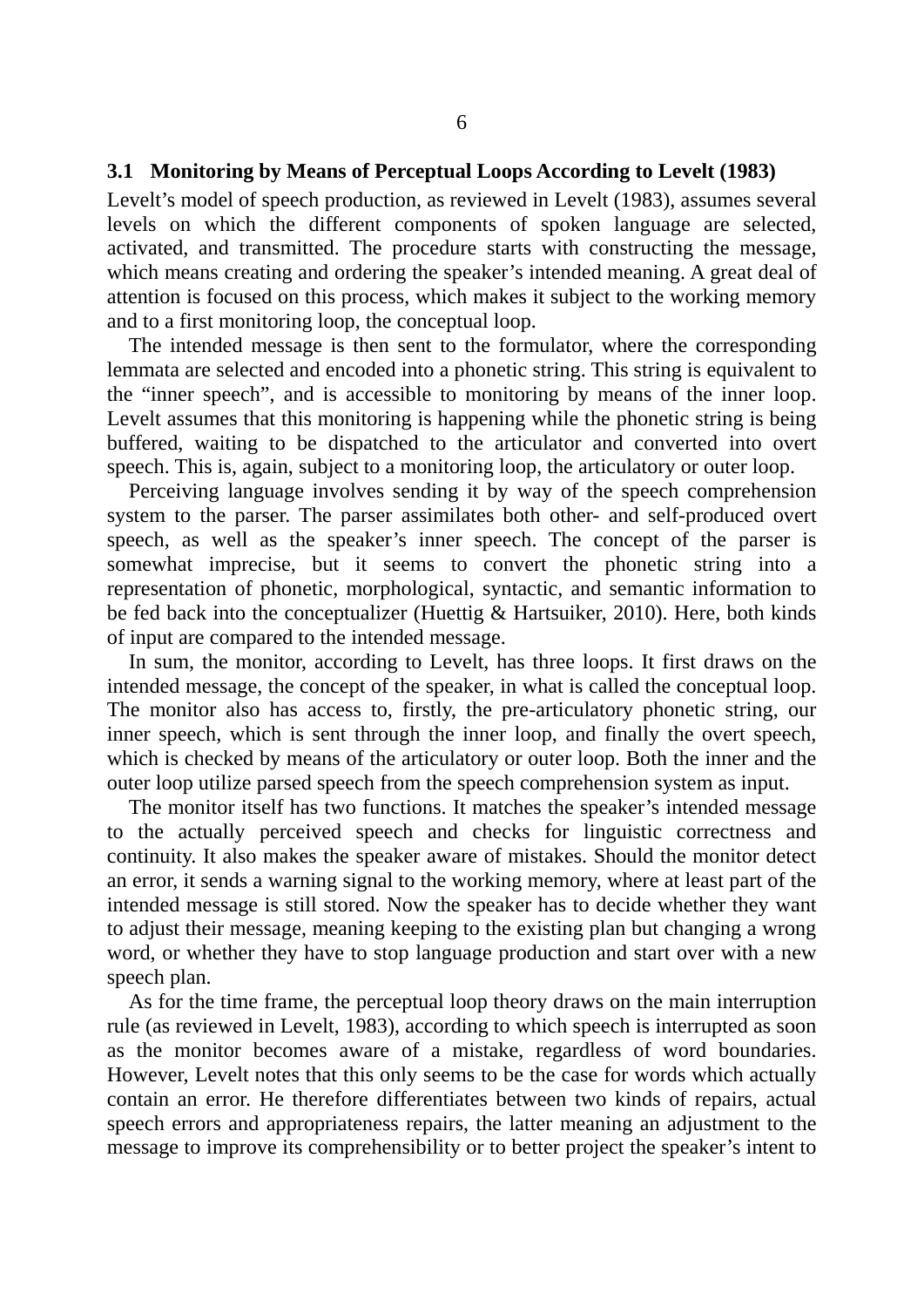the listener. His revised main interruption rule states that, while erroneous words will be halted immediately, interruption in appropriateness repairs will usually not take place until the end of a word. The monitor works on a flow-through basis, meaning that while speech is being monitored, temporarily remaining in the articulatory buffer, the production process moves on. Thus, even an internally detected error might become overt, but will be interrupted sooner than monitoring of overt speech can explain (Hartsuiker & Kolk, 2001).

 To summarize, he most important assumptions of Levelt's (1983) monitoring theory are a central perception-based monitor with three loops, which draw on conceptualised, inner, and outer speech, the last two of which are already parsed. Correction works through planned intent still active in working memory and is a conscious process demanding attention. Therefore, monitoring should be subject to limitations on resources. Since self-monitoring is achieved by the speech comprehension system, it should work just like monitoring the speech of others. This is shown in Figure 1.



**Figure 1.** The Perceptual Loop Theory according to Levelt (1983).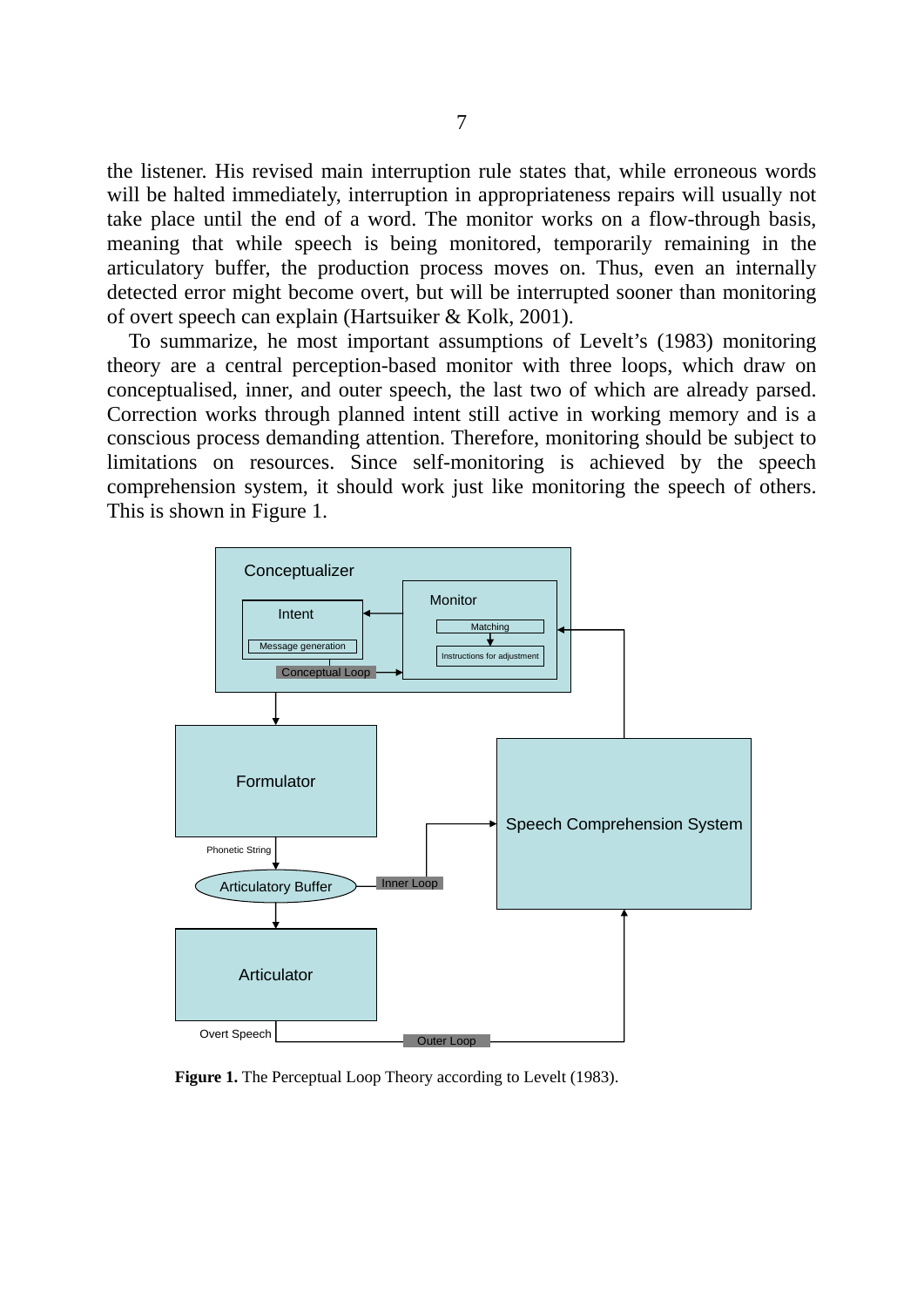#### **3.2 Proposed Amendment and Adjustments**

Many aspects of the perceptual loop theory have been questioned and tested, and some have been revised. One of these aspects is the input to the inner loop. While Levelt (1983) assumes that there is a phonetic string being fed to the internal monitoring system, the current opinion tends towards a more abstract phonological representation (Hartsuiker & Kolk, 2001; Roelofs et al., 2007; Slevc & Ferreira, 2006; Wheeldon & Levelt, 1995).

 One of the first studies designed to specify the nature of the input to the inner loop was carried out by Wheeldon and Levelt (1995). They asked native speakers of Dutch to silently translate English words into Dutch and monitor their translation for a previously specified phoneme. Participants were asked to press a button to indicate whether the translation of an English word contained said phoneme. In one of the experiments, participants were also instructed to count out loud while translating. This articulatory suppression task is supposed to interfere with phonetic, but not with phonological encoding (Wheeldon & Levelt, 1995). The additional counting task showed almost no effect on monitoring accuracy, indicating that the inner loop does not rely on a phonetic string, while the fact that participants were able to monitor their silent translations for single phonemes shows that they must be able to draw on some kind of abstract speech code prior to articulation. Wheeldon and Levelt concluded that internal speech monitoring is based on a phonological, rather than a phonetic, representation.

 The perceptual loop theory has also been implemented and tested as a computational model on the basis of existing empirical data (Hartsuiker & Kolk, 2001), which has led to some revisions. While Levelt (1983) assumes that the monitor has two functions, comparing and making adjustments, Hartsuiker and Kolk argue for a finer distinction between interruption and repair.

 Part of the original Perceptual Loop Theory is the main interruption rule, which states that the utterance of erroneous words is stopped as soon as possible and repaired directly afterwards. In a serial model of speech production, this would mean that articulation would first need to be halted, and only after stopping all production processes would the repair be planned and formulated. This would lead to a much longer cutoff-to-repair time, meaning the time interval between interrupting and restarting the revised speech plan, than has been found in empirical studies (Hartsuker & Kolk, 2001). A modified main interruption rule, however, can explain these data points. A necessary assumption is the distinction between interruption and repair. Not all interruptions of speech are followed by repairs, or even due to speech errors. Therefore, the idea of adjusting an utterance in the Levelt model needs to be specified further and separated into interrupting and restarting speech planning.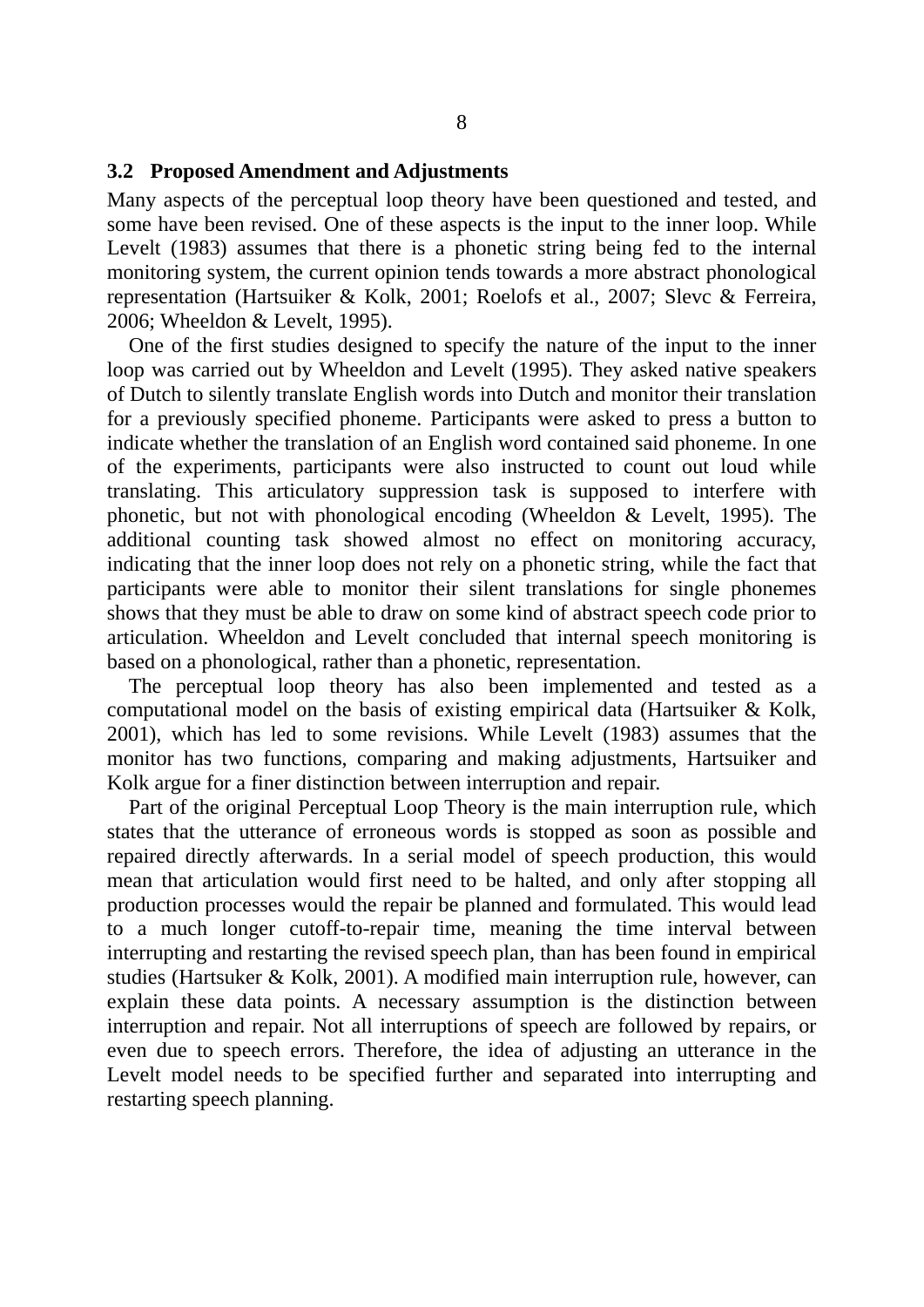With interruption and repair as two different processes, the main interruption rule can now be reformulated as stating that detecting an error results in an immediate interruption, stemming from a monitor signal directly to the motor system of the articulator, while at the same time a repair may already be planned in the formulator. According to Hartsuiker and Kolk (2001), a repair can therefore be constructed parallel to the interruption signal, leading to the very short repair-tocutoff times which have been observed.



**Figure 2.** The Perceptual Loop Model, following Hartsuiker & Kolk (2001).

In sum, the Perceptual Loop Theory as implemented by Hartsuiker and Kolk presumes a monitor which has three functions, namely comparing, interrupting, and restarting speech planning, the last two of which can run parallel to each other. This is shown in Figure 2.

#### **4 The Dissociation of the Inner and the Outer Loop**

There has never been any doubt that speakers monitor their own overt speech for errors (Özdemir et al., 2007). Usually, some kind of pre-articulatory monitoring is also assumed. The question remains of how this internal monitoring actually works. This section will give a short overview of the empirical data that support internal monitoring, and then consider the assumption of the Levelt model of 1983 that this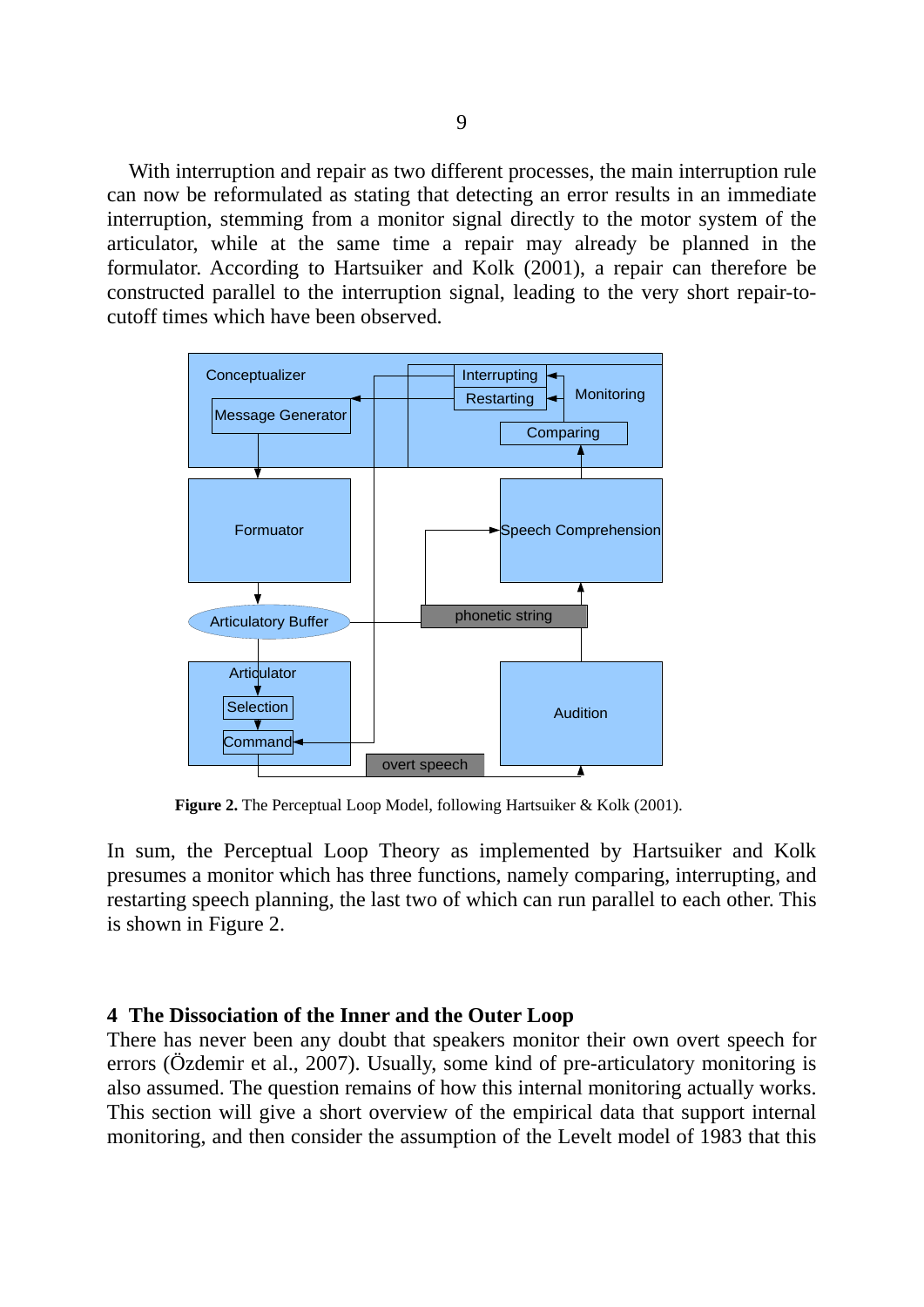inner monitor works just like the monitoring of overt speech.

#### **4.1 Is There an Inner Loop?**

An important assumption of the perceptual loop theory is that of an internal monitoring device working by way of the speech comprehension system, akin to hearing an inner voice talk inside your own head (Levelt, 1983). It has been shown that the input into the inner monitor seems to be more abstract than a phonetic code, however, and is most probably derived at a phonological level (Roelofs et al., 2007; Wheeldon & Levelt, 1995). Over the years, the existence of an internal monitor has been shown in a number of studies, using different methods and paradigms.

 Postma and Noordanus (1996) had participants report their errors while reciting tongue-twister sentences under different speech conditions, for example in silent or noise-masked speech. For the latter condition, participants were asked to wear headphones playing white noise while producing and monitoring sentences meant to elicit errors, ruling out any auditory feedback. The results of the study show that participants had no problems detecting errors in silent, mouthed (articulator movements without sound), and noise-masked speech, proving that auditory feedback is not necessary for error detection. It does, however, seem to improve monitoring accuracy, as more mistakes were detected when overt speech was available. This agrees with the assumptions of the perceptual loop theory, as an additional outer loop would help detect more errors.

 A computational implementation of the perceptual loop theory (Hartsuiker & Kolk, 2001) shows that an inner loop is needed to account for existing empirical data, especially with regard to error-to-cutoff times. This term designates the time needed to stop articulation after an error has been detected; in many cases this is a very short time span, shorter than any humanly possible reaction time. Stopping the error therefore must have been planned before articulation, which would imply that the error would need to have been detected prior to articulation as well.

 A different kind of simulation has been carried out by Slevc and Ferreira (2006), who tried to emulate the monitoring system by means of a stop-paradigm task. Here, participants of the study were asked to name pictures, unless they were presented with a signal, at least 300 ms after picture onset, telling them to stop. Planning a single word is estimated to take about 200 - 250 ms (Levelt, 1983). Slevc's and Ferreira's task is meant to mimic the function of the monitor, which also needs to stop speech already in the course of production, if an error is signalled to have been found. Participants were able to halt a significant number of their productions, as proposed by the perceptual loop theory. Also, stopping was more difficult if the stop signal consisted of a word that was phonologically similar to the picture name, speaking for a phonological representation as input to the inner monitor.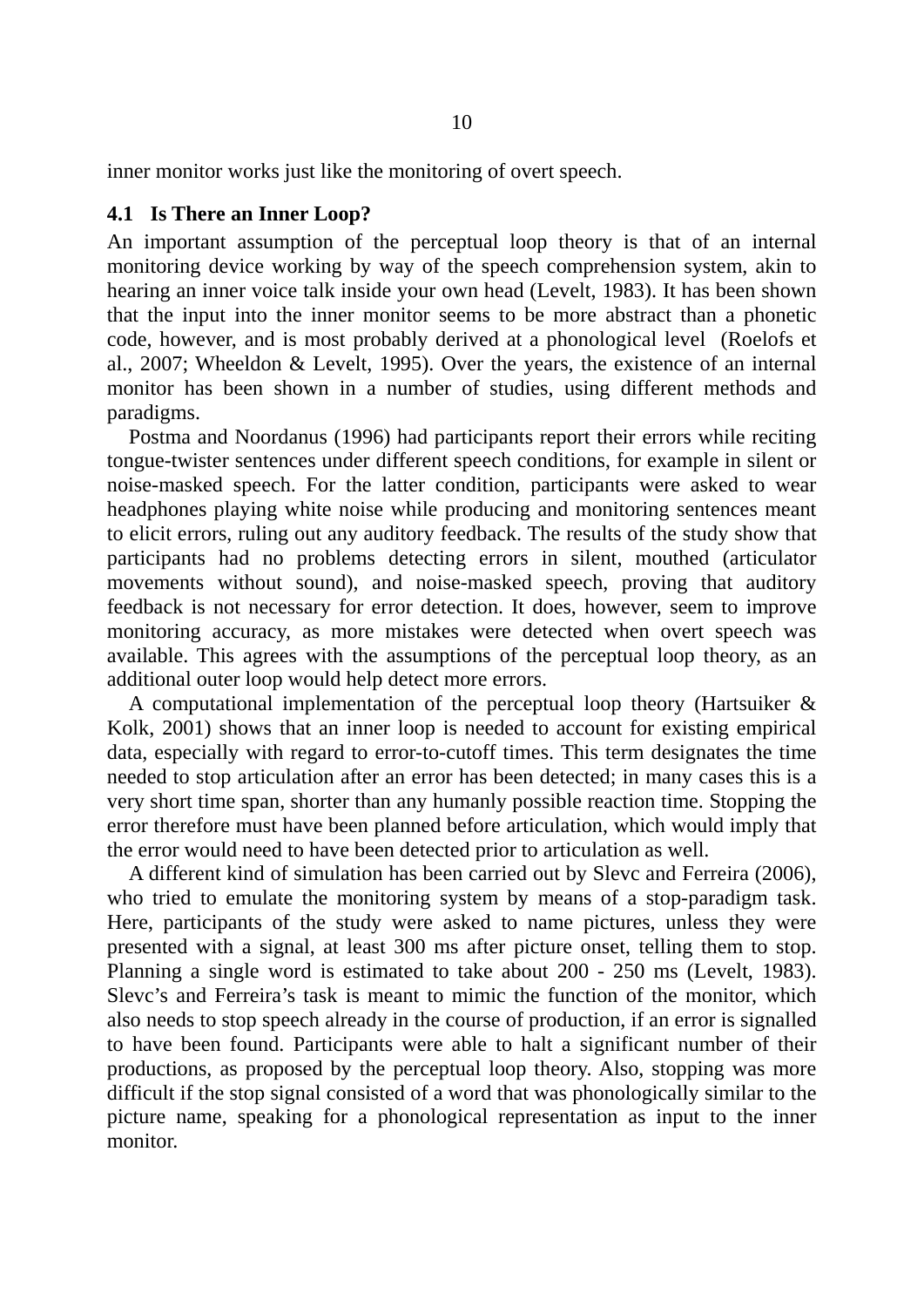More evidence for an internal monitor comes from studies employing inner phoneme monitoring tasks. Participants were asked to silently produce words, and to give a signal when their silent rendition contained a previously specified phoneme (Özdemir et al., 2007; Roelofs et al., 2007; Wheeldon & Levelt, 1995). The ability to detect and react to single phonemes in an internal representation of speech clearly speaks for the existence of a pre-articulatory monitoring feature. Also, participants showed sensitivity to the distance of the target phoneme from the point of the word where it diverges from all other words in the language, the uniqueness point (Özdemir et al., 2007). Effects of the uniqueness point are usually observed in perception studies, indicating the existence of a perceptual inner loop.

 Internal monitoring not only works with phonological criteria, but also on a word-level basis, which has been shown in several studies on the lexical bias effect (Hartsuiker et al,. 2004; Nooteboom & Quené, 2008; Oppenheim & Dell, 2008). This effect refers to the tendency of phonological speech errors to more often result in the production of real words than of non-words, as long as the context requires real word production. As shown by Hartsuiker et al. (2004), there is no lexical bias effect in a context where participants are only asked to produce non-words, supporting the idea of a monitor which can apply a lexicality criterion to filter out non-words, but which is also able to adapt to circumstances such as participants wanting to produce nonsense words. This is in line with the assumption of the perceptual loop theory that monitoring is a process which requires attention and is subject to central resources, and therefore able to adapt to diverse situations by applying different kinds of criteria to the monitoring loops.

 More evidence for an inner loop comes from studies based on the SLIPtechnique. This method uses phonological priming to elicit spoonerisms, e.g. *darn boor* being produced instead of *barn door* (Baars & Motley, 1974). It has been shown that participants make mistakes, or slips, more easily if the prime's target spoonerism is not a non-word, displaying the lexical bias effect. Participants produce significantly fewer slips if the target word is a taboo word or a word which is especially emotionally charged. Hamm et al. (2004), for example, tested anorexic girls with stimuli meant to elicit target words with reference to their disorder. Under time pressure, significantly more target words were produced, while in stress-free conditions fewer of these words were produced than unrelated spoonerisms, which the SLIP paradigm usually generates. Apparently, test participants were able to, and did, filter out words related to their eating disorder as long as they had the time and resources to monitor for them. This, again, is in line with a pre-articulatory monitoring loop able to focus on different criteria, here maybe emotional valence. Also, this supports the idea of Levelt (1983) that inner speech is held in an auditory buffer while the inner loop runs its course. Faster stimuli renditions would lead to faster articulation, therefore also decreasing buffer time, leaving less time for the inner monitor to filter out words it would normally prevent from being uttered.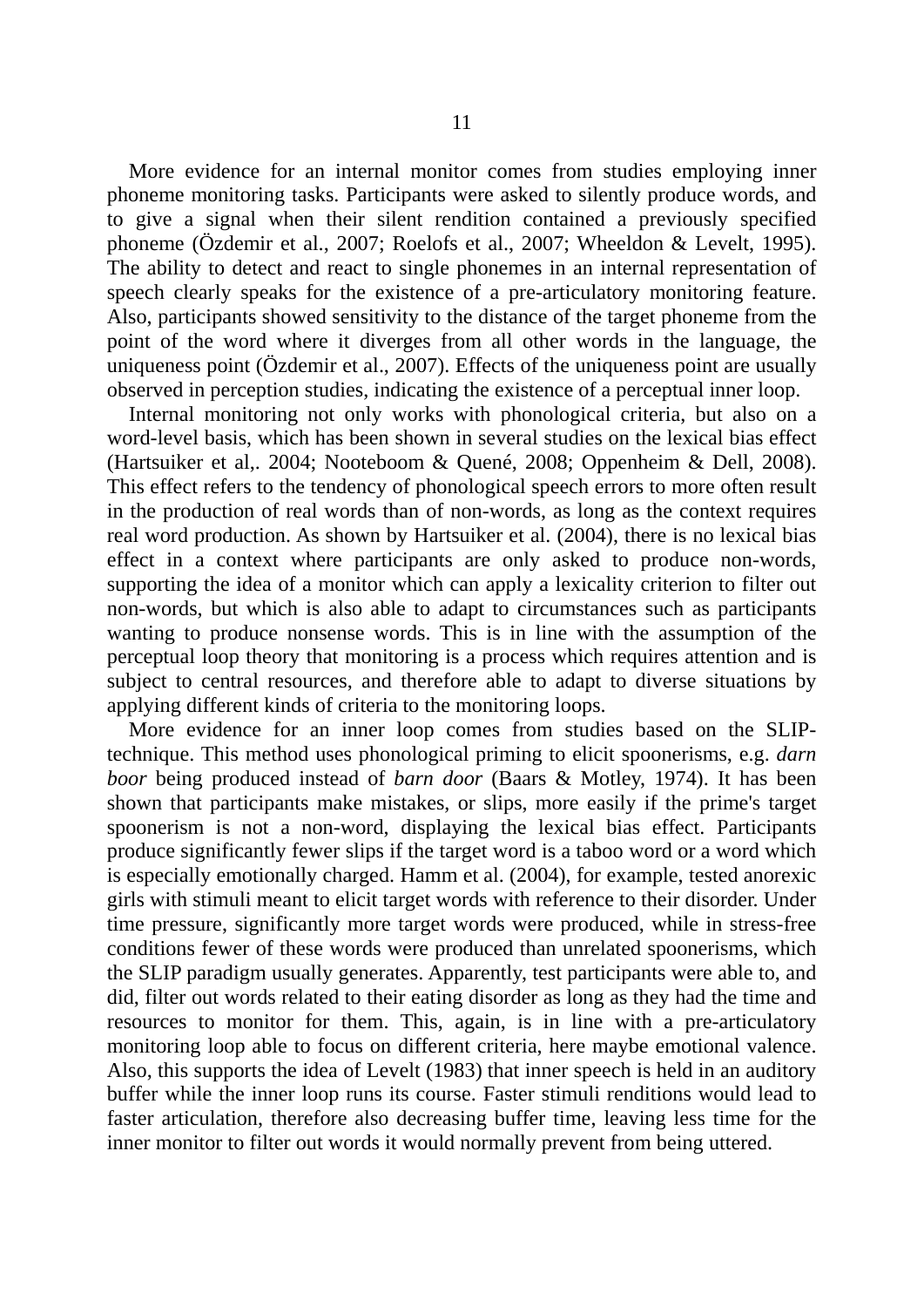In sum, there is a lot of data supporting the idea of an internal monitoring loop which has access to a phonological representation of pre-articulatory speech, but which can also monitor for other criteria, depending on context and circumstances such as lexicality or emotionality. This seems to be in line with the perceptual loop theory, which proposes an inner loop working by means of the speech comprehension system. However, as will be shown in the next section, a different explanation for these points of data is also possible.

#### **4.2 Do the Inner and the Outer Loop Work in the Same Way?**

One of the major assumptions of the perceptual loop theory is that both the inner and the outer loop work by means of the speech comprehension system, so they should work exactly alike, except that the inner loop would, of course, be faster, since it has earlier access to information. There is, however, some data which point towards the different monitoring loops also serving different purposes.

 Oomen and Postma (2002) tested monitoring performance under resource limitation by using a dual task paradigm. Participants were asked to describe a network of pictures and lines by relating the path a red ball took along the connecting lines. In one experimental condition, they had to additionally tap a random sequence on a keyboard. This random generation task was meant to decrease the availability of central resources, as deliberately keeping a sequence of movements random needs a lot of attention (Oomen & Postma, 2002). The results of the study show that, when faced with a dual task, monitoring accuracy decreases, as predicted by the perceptual loop theory (Levelt, 1983). To test the theory of a perception monitor, the same experiment was conducted again, only with a perception task instead of the production task. Now participants were instructed to listen to another person describing the movements of the red ball on the network and press a button upon detecting a mistake. While monitoring accuracy was better without the dual task for both conditions, there were some unexpected differences in the monitoring latencies.

 Error-to-cutoff times in the perception task, for which only the outer loop was available, were slower for the dual task condition, while error-to-cutoff times in the production experiment sped up if there was an additional task. A limitation of resources seems to lead to less attention being available for monitoring, which might result in a shorter monitoring span. If participants tried to speed up their monitoring to accommodate the accessibility of fewer resources, they would possibly become aware of a smaller number of errors, but those errors that were detected would be discovered sooner, leading to a shorter error-to-cutoff time. This idea is supported by a similar study, also using network descriptions where pictures to be named were indicated by a moving red dot, to analyze the effects of time pressure on monitoring (Oomen & Postma, 2001). The method used was similar to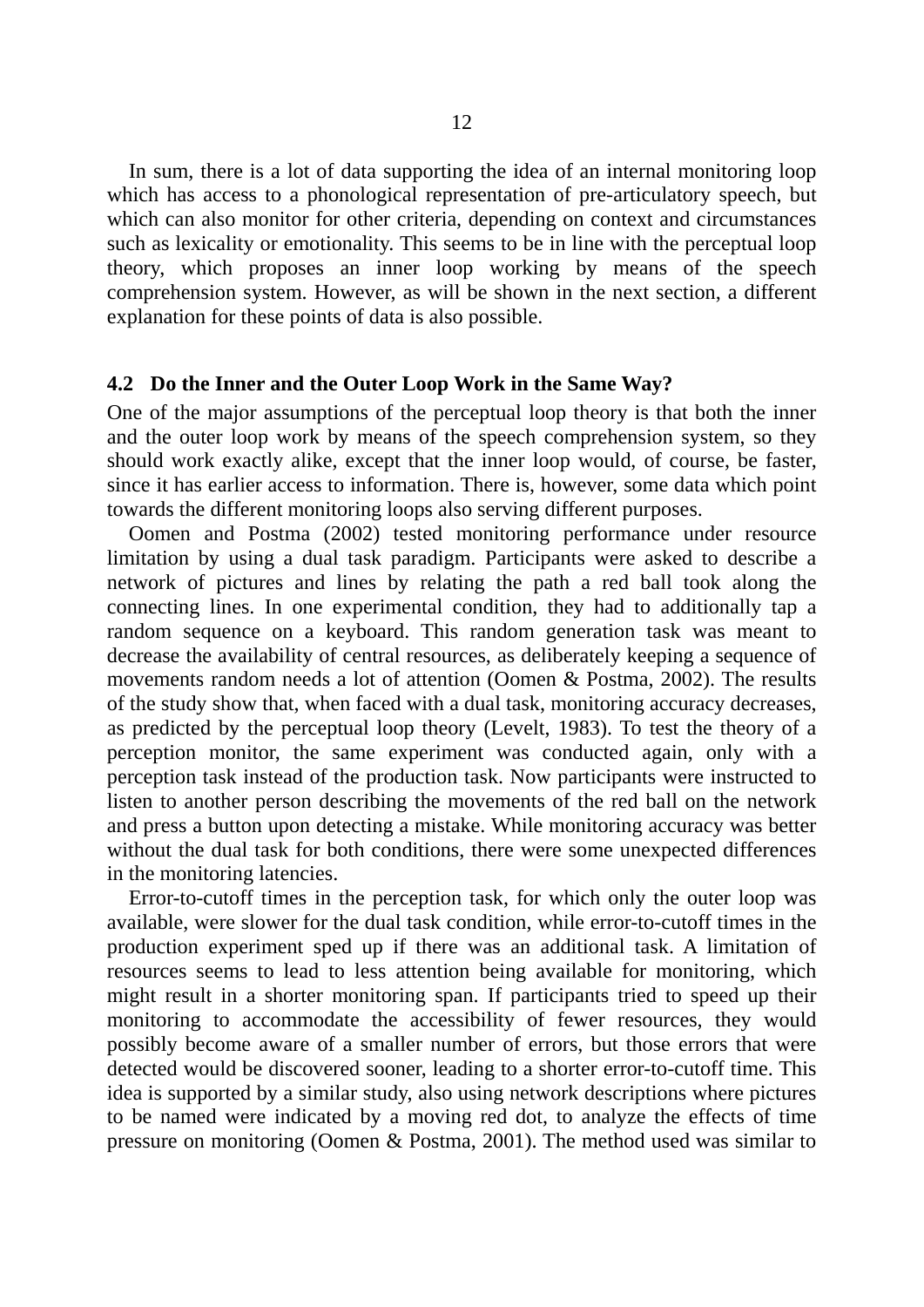the study described above, only that the red dot connecting the pictures moved at either a normal or a relatively fast speed, and participants were instructed to keep pace with their descriptions. The results showed that error-to-cutoff times were faster when participants had to speed up their language production, showing that less available time for monitoring leads to faster error detection times. However, this only explains the decrease in error-to-cutoff times for the production experiment in Oomen and Postma (2002), it does not account for the slower times in the perception experiment.

 Assuming that the inner and outer loop both work by means of the perception system, it seems strange that the monitoring system would work differently in a production than in a perception task. Apparently, monitoring other produced speech is not like monitoring one's own speech, indicating a discrepancy between the inner and the outer loop. An alternative explanation, given by Oomen and Postma (2002), would be that participants were able to focus their monitoring behaviour depending on the given task. Under stress, for example when faced with an additional task, they might have relied more on the inner loop, which is faster than the outer loop. This still does not explain why people would not try to speed up their outer loop monitoring by examining other produced speech also for a shorter time, maybe relying more on early syllables or word onsets, especially since this tactic apparently works for internal monitoring.

 More evidence for a discrepancy between the inner and the outer loop comes from a study by Slevc and Fereira (2006), in which a stopping task was used to simulate monitoring functions. Participants were asked to name pictures as quickly and accurately as possible. In some trials they would be given either no signal or a signal containing the name of the given picture, either as a spoken or as a written word, in which case they were to keep on talking. In other trials they would be given a signal differing from the word they were currently producing, in which case they were asked to stop production immediately. The main finding was that phonological similarity of stop-signal and target word made it harder to stop speech production, while semantic relation had no effect.

 Monitoring accuracy in this experiment was higher, meaning that more trials were successfully stopped, when the stop or go signal was visually presented as a written word, than with auditorily presented stop or go signals. This would mean that focussing on an inner loop not only decreases error-to-cutoff times, but that excluding the outer loop apparently actually increases monitoring accuracy. It appears that participants did not read the stimulus silently and then monitored their own produced reading, as there is no reason why this would yield a better result than overtly produced speech, unless people are more efficient at monitoring their own speech than monitoring other-produced speech, which, again, would imply that monitoring oneself is not like monitoring others, and that the inner and the outer loop do not work in the same way.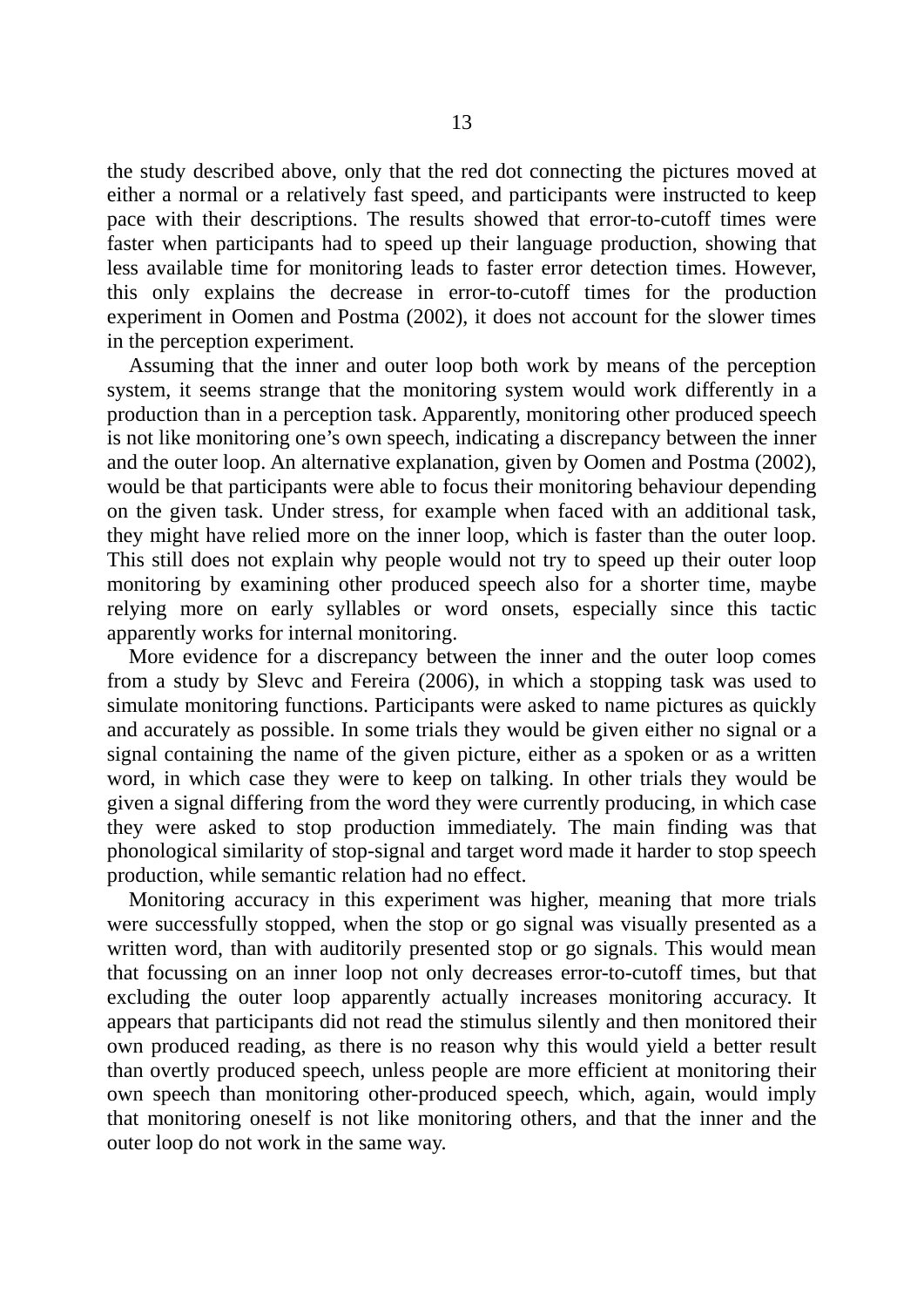There is also some evidence for the assumption that the outer loop is more sensitive to some mistakes than the inner loop. Oppenheim and Dell (2008) found an effect of lexical bias in overt and inner speech, while in the same task a phonemic similarity effect was found in overt speech only. The same error production task leading to different results for inner and overt speech leaves the possibility of either different monitoring systems for, or different representations of, internal and overt speech. The authors argue in favour of a surface-impoverished representation of internal speech. This issue will be taken up again later.

#### **5 The Inner Loop: Perception or Production?**

So far it has been shown that empirical data support an internal monitor as proposed by the perceptual loop theory, but this monitor apparently does not, as so far predicted, work in the same way as the outer loop. It seems silly to contest that the outer loop works by means of the speech perception system, unless there are two different kinds of systems for perceiving our own overt speech and otherproduced overt speech, which would presuppose two different kinds of perception systems, a double representation of a lot of information; this would be a waste of resources and is therefore an unlikely assumption. If the outer loop works by means of the speech comprehension system and the inner loop does not function like the outer loop, it seems logical to presume that maybe the inner loop works by means of the speech production system.

 Data supporting a production-oriented inner monitoring account have been obtained by studying patients suffering from aphasia or other diseases involving language deficits, such as Alzheimer's or Parkinson's disease. Marshall et al. (1998) found partially severely impaired monitoring in patients with jargon aphasia, who showed relatively good comprehension skills, but whose production system was apparently damaged. One patient was able to detect errors in his own speech when repeating spoken stimuli, but not in a picture-naming task. As long as he was relying mostly on his speech comprehension system and only had to imitate sounds, he was able to spot mistakes, but when he had to produce names, calling on both a conceptual and a phonological layer of speech production, he was unable to monitor his own speech. Incidentally, the connection between those layers was supposed to be the most severely damaged area of his speech production (Marshall et al., 1998).

 If the patient had trouble connecting lemmata and their phonological representations in order to form a phonetic plan, and assuming that the inner monitor works with an input of phonological representation, it would make sense to conclude that the patient was not able to perform inner monitoring to detect mistakes in the picture-naming task. Repeating speech would bypass the conceptual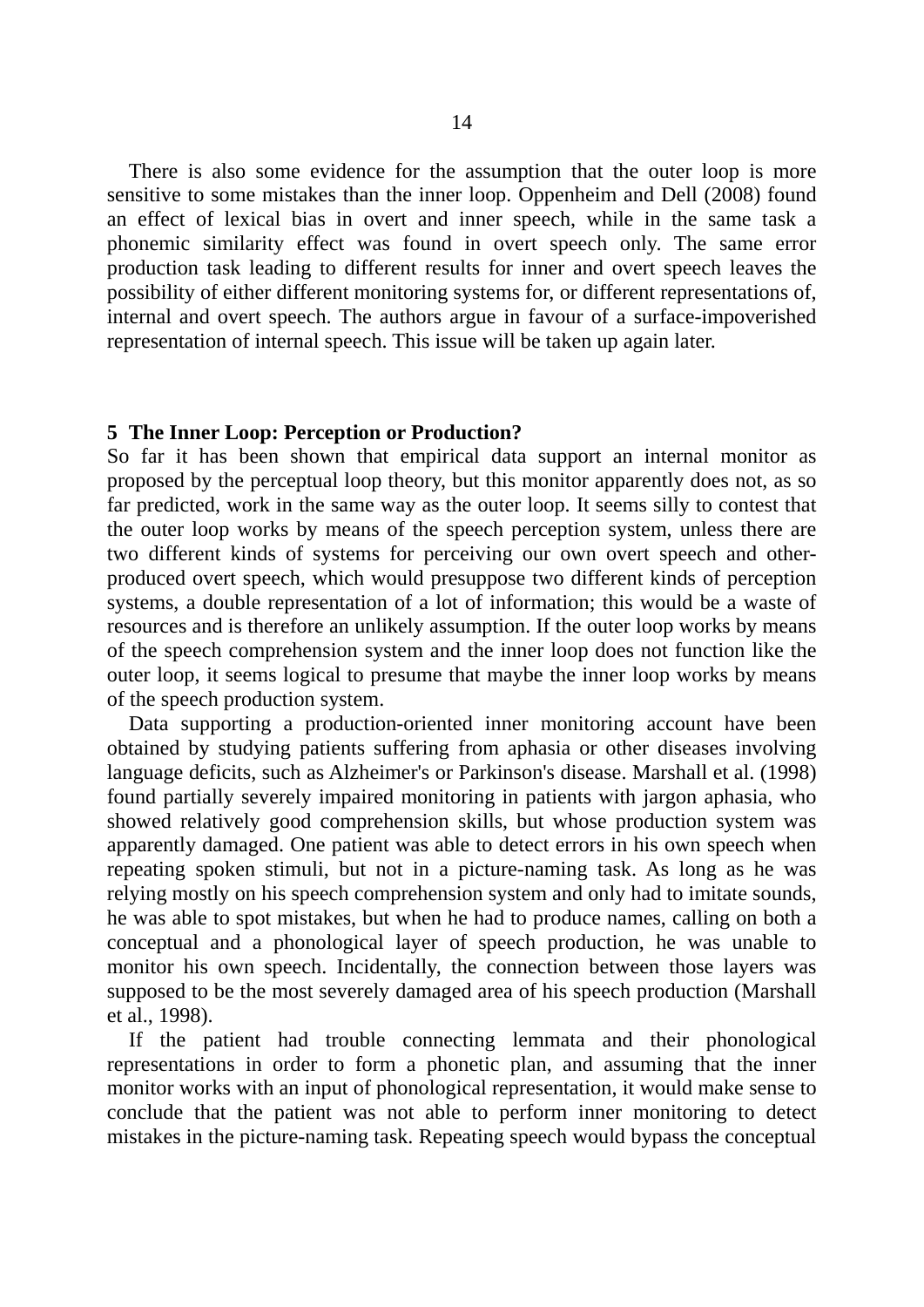level and the lemma retrieval, as this task only requires the emulation of sounds. A phonological code was generated and articulated, and monitored relatively successfully by the outer loop. This allows for the hypothesis that the patient's intact comprehension skills allowed him to draw upon a perception monitor by way of the outer loop, but his impaired production did not permit a production-based inner loop to function properly. Note, however, that if no phonological representation of picture names was obtained, there also would have been no input for a perception-based inner loop.

 More striking results have been obtained by a study on patients with either Alzheimer's or Parkinson's disease (McNamara et al., 1992). Patients with Parkinson's disease usually show dysfluencies in speech such as, for example, stuttering, and they tend to have problems with managing attention. Their language comprehension, though, is mostly intact. In an experiment in which they were asked to describe the Cookie Theft picture (of the BDAE (Goodglass & Kaplan, 1972), cited in: McNamara et al., 1992) Parkinson patients showed very low monitoring skills. They made three times as many errors as the participants of a control group, indicating a production impairment, and detected and attempted to repair significantly fewer errors, showing damaged monitoring. This study shows again that patients with good comprehension skills can still display monitoring impairments, indicating that the monitor cannot rely on perception only. It should be noted that Hartsuiker and Kolk (2001) argue that these patient data are not convincing enough to refute the notion of a purely perceptually based monitor, as the participants in question could have a number of additional impairments in any of the sub-processes assumed by the Perceptual Loop Theory, such as impaired production processes leaving dissatisfying input for the inner loop, leading to poor monitoring while comprehension remains unaffected.

 More compelling evidence against a perception-based inner monitor comes from several studies showing the reverse effect, namely intact monitoring skills in patients with impaired comprehension. Schlenck et al. (1987) observed poor outer loop monitoring in patients with Broca's and Wernicke's aphasia, as both patient groups made few attempts to repair their own overt mistakes. This was expected, as especially Wernicke's aphasics suffer from severe comprehension impairments. Conversely, Schlenck et al. found a number of what they called "prepairs", defined as "various forms of linguistics searching behaviour" (Schlenck et al., 1987, p. 226) which indicates trouble in language production. Hartsuiker and Kolk (2001) equate this with the more widely used term of covert repairs. It seems that even aphasics with bad comprehension skills still exhibit a quite active inner monitor, as Wernicke's aphasics showed as many pre-articulatory repairs as the other aphasic groups, to whom were ascribed better comprehension skills. This points towards a production-based inner monitoring device.

Marshall et al. (1985) report the case of a patient exhibiting similar abilities and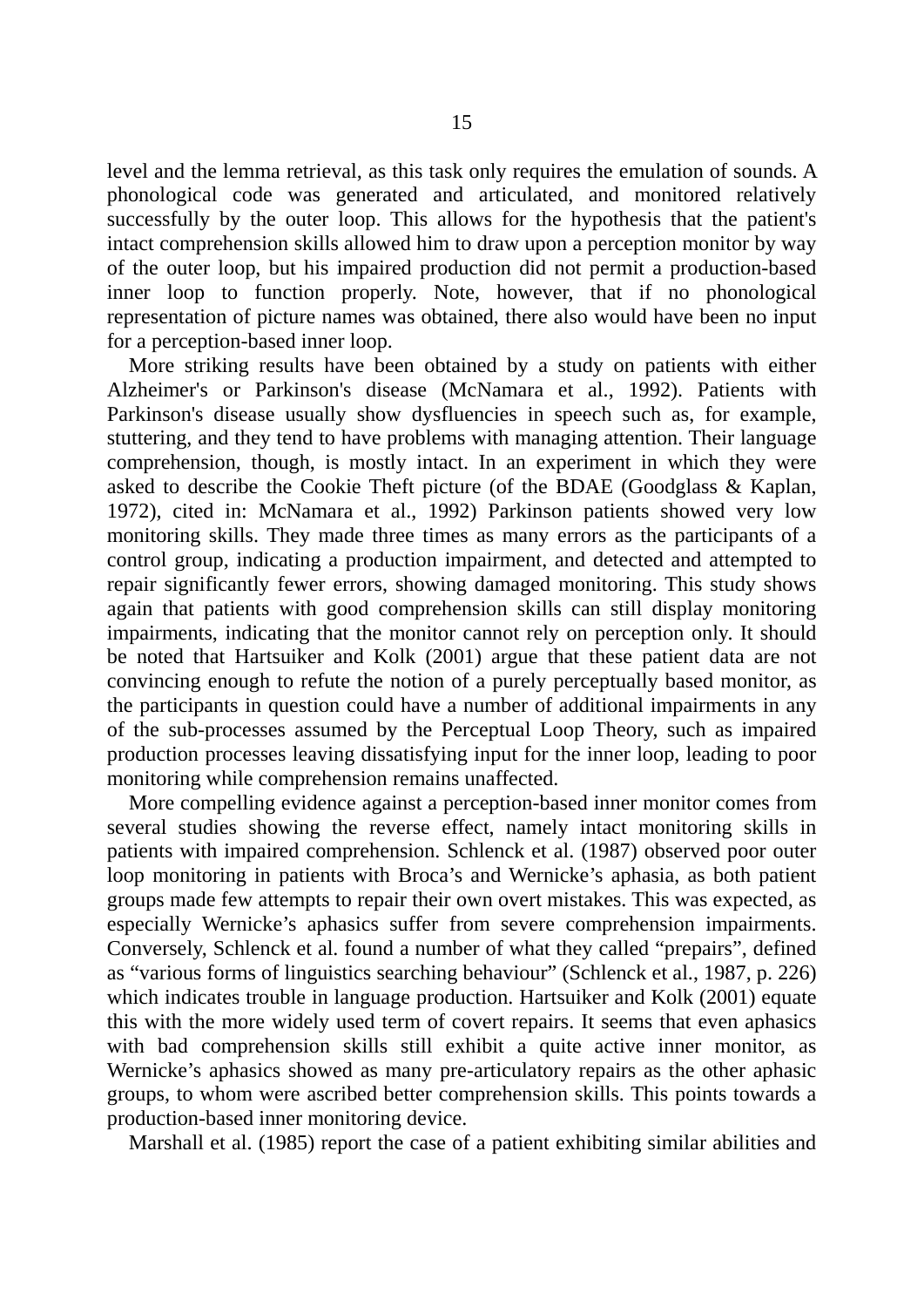dysfunctions. Their patient was suffering from a severe auditory agnosia, which would exclude the possibility of outer loop monitoring. The patient did not understand spoken language, but spoke fluently. Also, when producing speech, she was still aware of her mistakes and frequently tried to correct even phonological errors. This effect could not have been achieved by her damaged speech comprehension system, again speaking for an internal loop which is governed by production processes.

 It might be interesting to note that the patient was able to detect errors, but repairing them was very difficult for her. She obviously managed to interrupt her speech, but the replanning of her utterances seemed impaired, as an attempted repair often resulted in an even more erroneous word than her original output. This could actually be a point in favour of the perception monitoring account, as it might be presumed that, upon detecting an error, her inner loop tried to gain access to her impaired comprehension system, leaving the monitor to deal with probably even more confusing input than the original error, which might have had an influence when she tried to replan her message. This is, however, highly speculative. Hartsuiker and Kolk (2002) assume that the relatively good reading comprehension skills of the patient might point towards a deficit early in the hearing process, leaving some part of the comprehension system and maybe the parser intact. While this is surely a possibility, it does also not explain the problems with replanning and repairing utterances which the patient exhibited.

 In sum, neuropsychological studies reporting on data obtained by working with patients with Parkinson's disease, or with aphasics, show that preserved comprehension skills do not avert monitoring deficits, and, on the other hand, that the monitor can still work even when the comprehension system is severely impaired. Both findings support the idea of a production-based inner loop.

 The idea of a production monitor might also shed new light on the data obtained by the stop-signal-paradigm study by Slevc and Ferreira (2006). Excluding the auditory loop by showing participants pictures as stop signals instead of using auditory stimuli was found to increase monitoring accuracy for the phonologically similar condition. The idea of a perception monitor can yield no reason why there should be a difference in stopping accuracy between auditory and visual signals, as both inputs should be made available to the monitor through the same comprehension system. In fact, other data (Postma and Noordanus, 1996) have shown that the auditory loop might be more sensitive to detection of speech errors than the inner loop. The difference in the two studies lies in the task: Postma and Noordanus asked participants to produce tongue twister sentences in silent, mouthed, noise-masked, and normal auditory feedback conditions. Most errors were detected and repaired in the normal auditory feedback condition, the only one including an auditory loop.

Slevc and Ferreira, however, did not try to elicit speech errors to look at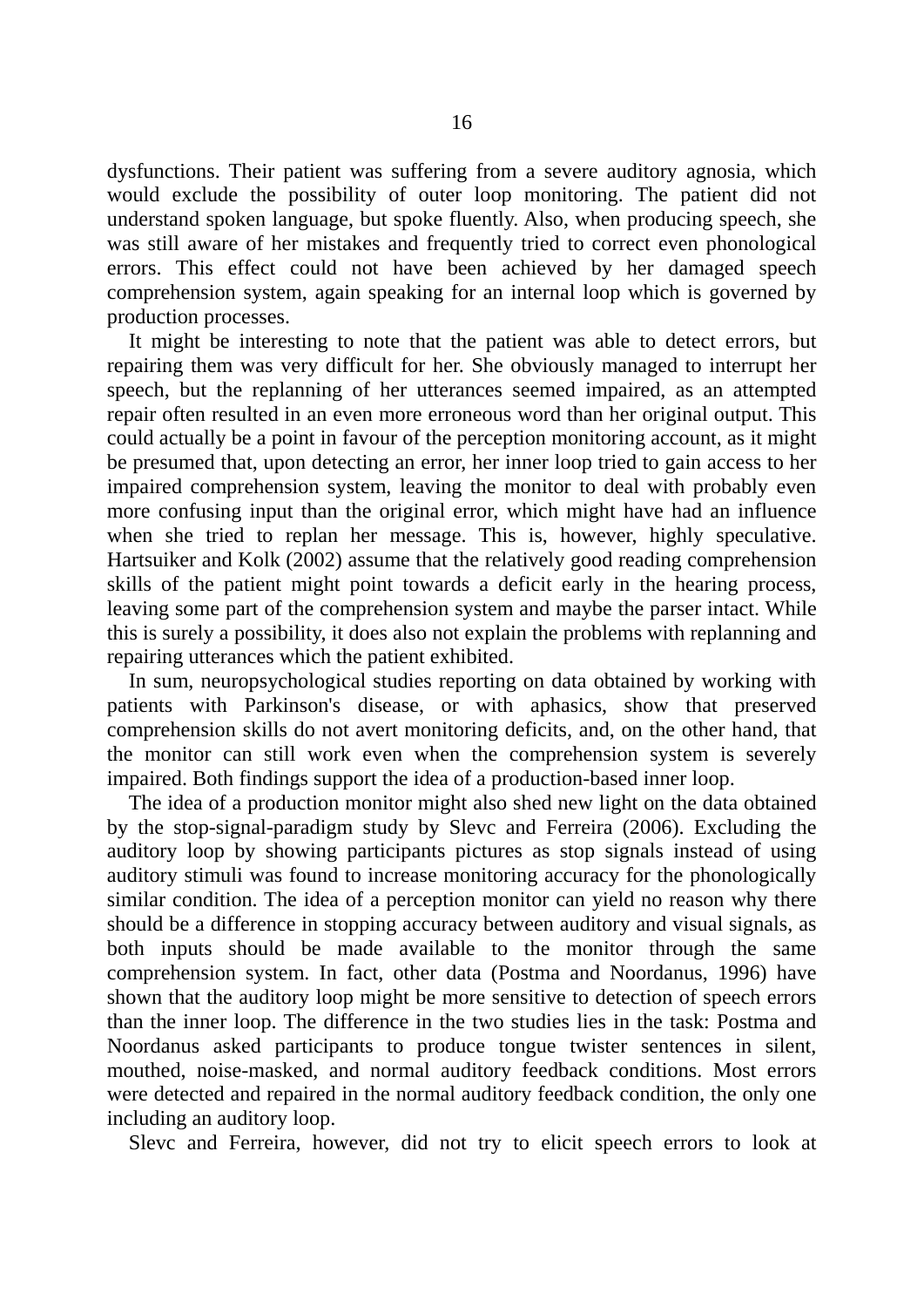correction rates; they tried to simulate an inner monitoring task by asking participants to try and stop a planned message during production using perceived signals. It seems logical that, in a condition where people were asked to produce sentences and report on their mistakes, an additional monitoring loop would increase the chance of detecting an error, no matter if these loops were comprehension or production based. In fact, an inner loop working by means of production, supported by a perception-based outer loop, might even enhance the monitoring chances by being able to set different foci more easily than if both had to use the same route. But in the stop-signal experiment, there was never a need to report on errors. Excluding the outer loop might have made stopping to phonologically similar signals easier because, assuming a production-based inner loop, using pictorial stimuli erased the need for the comprehension system to come into play at all. This is because, most likely, the names of the pictures were not encoded phonologically.

 Comprehending the pictures for the naming task was not supposed to draw on the speech perception system. The written stop signal probably did not pass the speech comprehension system, either. Assuming an inner loop that goes directly from the speech production system to the conceptualizer would eliminate the need to pass through the comprehension system.

 Inside the monitor, the produced speech plan, probably its phonological representation (see Roelofs et al., 2007; Wheeldon & Levelt, 1995), would need to be compared to the written stop signal. An auditory stop signal would necessarily have to pass the speech comprehension system, but there is no reason why the written stimuli would need to leave the conceptualizer at all. It would not have to be phonologically planned, explaining also why the phonological similarity would not have much of an influence on stopping accuracy. So an auditory stop signal would have to be processed by the comprehension system, while, at the same time, the production system works on the picture naming task, leading to a splitting of attention and a need for more central resources, which is known to affect the monitor (Hamm et al., 2004; Oomen & Postma, 2002). Assuming a productionbased inner monitor, a visual stop signal would only need to activate the speech production system, obviating the need for split attention.

 In Oomen and Postma (2002), it was shown that limitations in resources affect monitoring. The authors speculated that added stress makes participants rely more on inner loop monitoring, which is faster than the outer loop. Input for the inner loop is available sooner than overt speech in a self-monitoring task, giving the inner loop a time advantage, but Oomen and Postma also demonstrated that limiting resources through an additional task leads to faster error-to-cutoff times, in other words, the dual task condition sped the monitor up. It was also demonstrated in an earlier study (Oomen & Postma, 2001) that increasing speed of language production also leads to faster error-to-cutoff times. Maybe the limitation of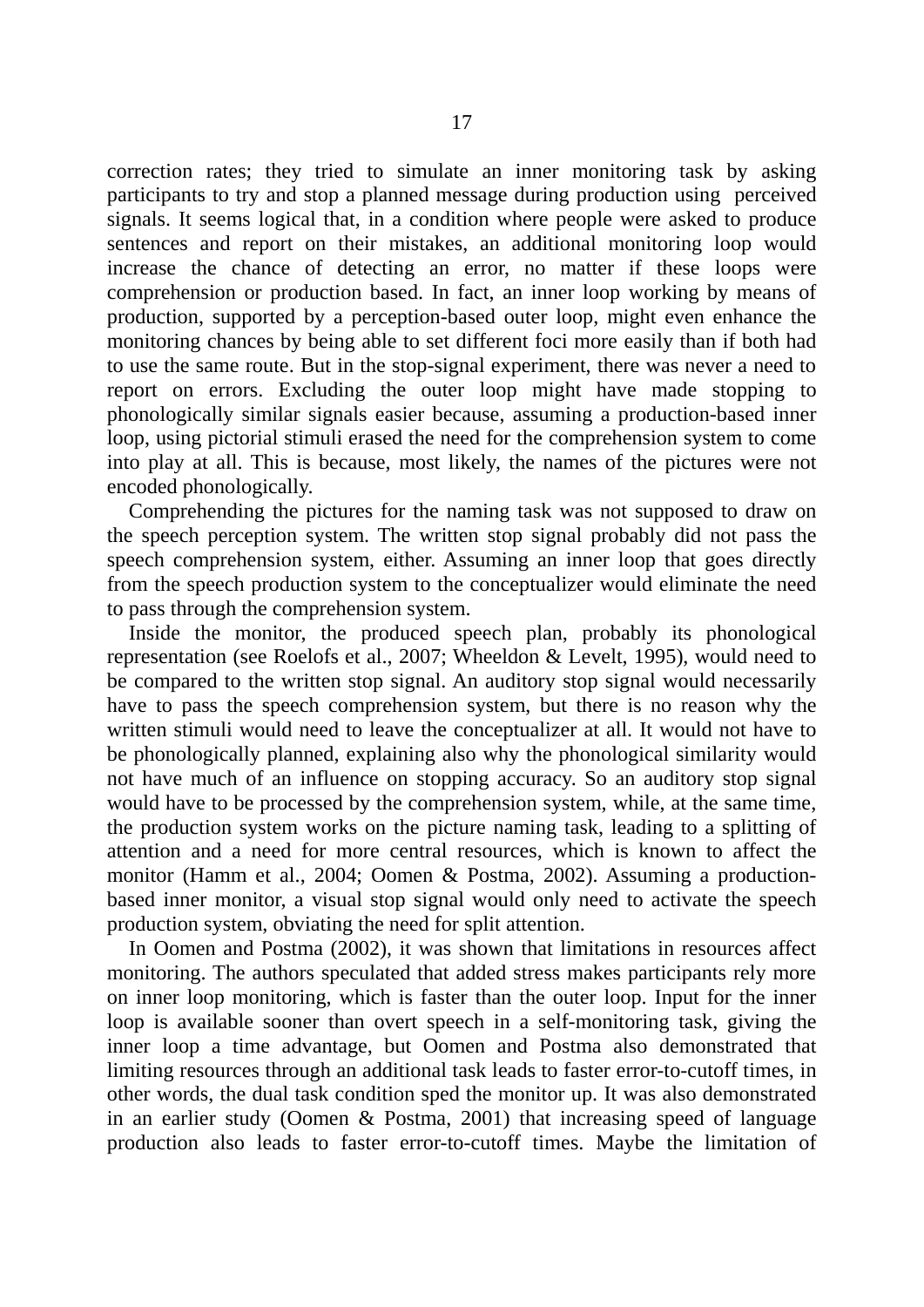resources and consequent stress on the test participants in Oomen and Postma (2002) also led to a faster overall language production. In experiment two of the same study, participants were given a perception task. Monitoring latencies were slower for the double task condition, leading the authors to believe that a limitation of resources decreases the speed of the comprehension system. If a limitation of resources slows the comprehension system down, but speeds up the production system – possibly drawing on resources normally used for comprehension processes and utilizing them to enhance production – and if such a limitation of resources also speeds up the monitor, than this would be another point of evidence in favour of a production-based inner loop.

Further evidence of this comes from a recent eye-tracking study (Huettig  $\&$ Hartsuiker, 2010). Based on the fact that perceiving other-produced speech apparently drives eye movements towards phonologically-related written distractors, the authors conducted one production and one perception experiment, with the expectation that a perception monitor would lead to similar results in both conditions, but with different latencies. In the production experiment, participants were asked to name simple line drawings which were presented to them at the same time as three written distractor words. These were either all unrelated, or there was one phonologically similar word (e.g. heart (picture), harp (phonological distractor), couch and window (unrelated distractors)), or there was one semantically related word (e.g. bed (picture), stool (semantically related distractor), violin and hat (unrelated distractors)). While naming the pictures, eye movements were tracked. For the perception task, participants were looking at the same stimuli while passively listening to an auditory recording of the picture names.

 In view of the fact that in the production experiment the inner loop has access to phonological information faster than in the perception variant, when the auditory stimulus first would have to be comprehended, Huettig and Hartsuiker expected eye movements in the production experiment to be driven towards the phonological distractor words about 50 or 55 ms before auditory onset.

 Results showed that, in both experiments, participants looked significantly more often at the phonologically related distractor object than at the unrelated words. Semantic relation had no effect on eye movements. Latencies for both experiments were nearly identical, showing that in the production experiment, the inner loop did not direct looks at the phonologically related words before the onset of overt speech. Instead, participants seemed to wait until they were listening to their own articulated speech before they moved their eyes towards the distractor. As it has been shown that perception drives eye movements towards phonologically similar stimuli, these results do not support a perception-based inner loop. If the inner loop were based on perception, it should have activated the speech comprehension system, which should have led sooner to more looks towards the phonologically related item. The authors conclude from this that planning speech meant for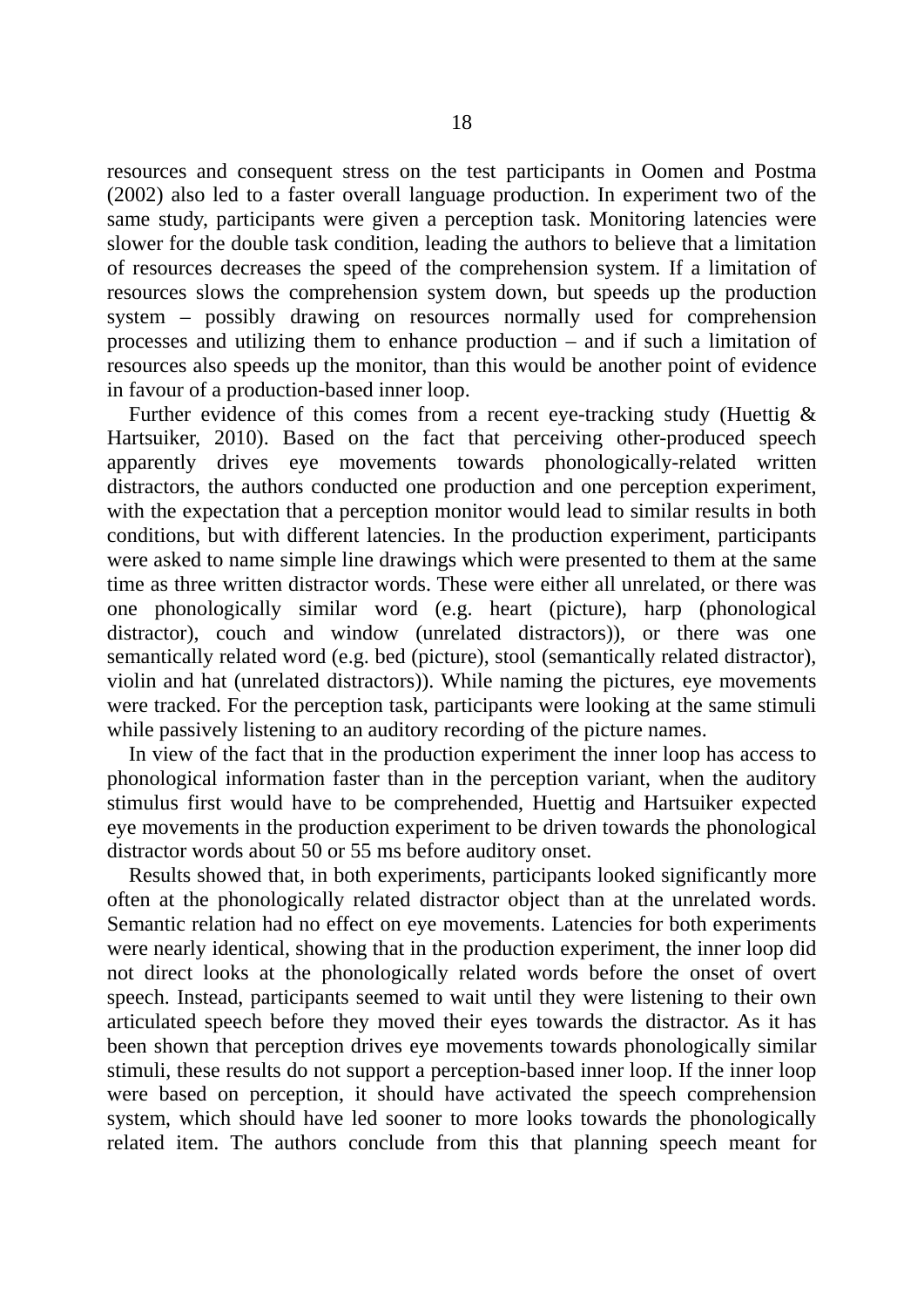articulation without an explicit self-monitoring task does not involve a perceptionbased inner loop.

 Overall, there is strong evidence from several patient studies and one eyetracking study with healthy participants in favour of a production-governed monitoring of internal speech. This is supported further by evidence from a simulation task of (inner) monitoring (Slevc & Ferreira, 2006) and data on the limitation of cognitive resources and their effects on monitoring behaviour (Hamm et al, 2004; Oomen & Postma, 2001, Oomen & Postma, 2002).

 There is, however, also one study presenting evidence which points towards a purely perception-based monitor. Özedmir et al., (2007) showed that the uniqueness point of individual words impacts on internal monitoring. The uniqueness point is defined as the moment where the phoneme that distinguishes a word from all other words in a language becomes available. It has been shown to have the reliable effect of speeding up word recognition in perception experiments, while there are no known effects on speech production (Özdemir et al., 2007). In an inner phoneme monitoring task, a facilitating effect of distance from the uniqueness point was found, while there was no effect in a picture naming task. Huettig and Hartsuiker (2010) take issue with the assumption that a task such as inner phoneme monitoring uses the same monitoring processes as monitoring in naturally produced speech, or a more accurate simulation of this, which these authors believe to have achieved by means of picture naming tasks, without an additional and explicit monitoring task. This issue will be revisited later.

#### **6 Conclusion**

The Perceptual Loop Theory going back to Levelt (1983) is the monitoring theory which is most in line with a majority of the existing empirical data up to date (but see Nozari et al., 2011, for discussion). It can explain internal speech monitoring, error-to-cutoff times being faster than human reaction times, some effects of resource limitation, an adaptive monitoring system able to focus on different kind of errors (explaining context effects on lexical bias), and, assuming the modified main interruption rule proposed by Hartsuiker and Kolk (2001), cutoff-to-repair times too fast for the replanning of an utterance to have started only after interruption. But the perceptual loop theory cannot explain all of the existing data. As has been shown, there are some aspects of internal monitoring which do not support the idea of a monitoring system relying only on the speech comprehension system. There seem to be some points of data which can be better explained by a production monitor.

 The idea of a production monitor has mostly been rejected because, so far, production monitoring has entailed not a central, but several, probably unlinked,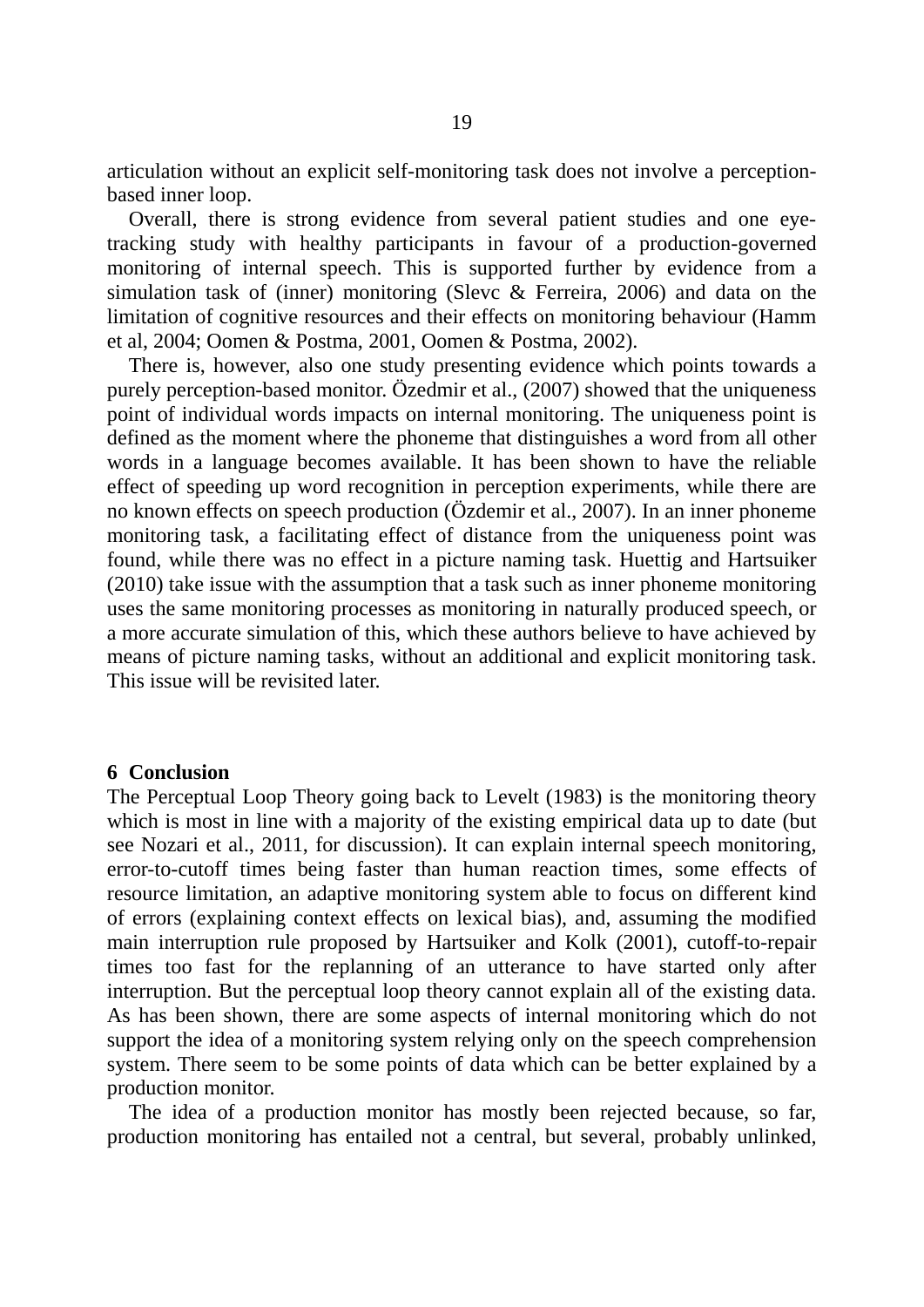monitoring devices on all levels of speech production. This would only explain the stopping of production once an error was found, and then restarting the process again. How the monitor detects an error was not clear, and a repair parallel to stopping production, which seems to be the only way to explain observed cutoff-torepair times, would not have been reasonable. The activation-feedback account of monitoring, on the other hand, can only explain how errors are detected, but not why or how a repair works, other than through awareness.

 Several authors have remarked on the possibility of an interaction of a perceptual monitor and the feedback account (Hartsuiker et al., 2004). Oppenheim and Dell (2008), for example, propose that inside the production system, as modulated by Dell's spreading-activation model (Dell, 1986), some features of inner speech could be blocked. This would prevent activation to flow, for example, from a lexical to the phonemic level, leaving inner speech impoverished. This impoverished representation would then be fed by way of the inner loop into the speech comprehension system, explaining why Oppenheim and Dell found lexical bias in both inner and overt speech, as lexical information would have been activated and available to the inner loop, while there was no phonemic similarity effect for inner speech, since the phonemic level held no activation. This would, however, lead to the assumption of at least two different kinds of inner speech.

 In order to generate the phonetic string of overt speech, the phonemic level needs to gain some activation. Therefore, Oppenheim and Dell presume a difference between inner speech intended to be articulated and silent inner speech. Huettig and Hartsuiker (2010) comment on the possibility that the inner loop is productionbased when speech is meant to be articulated, while there might be an additional inner loop to be used for consciously listening to inner speech, for example when asked to explicitly monitor inner speech.

 It seems very likely that an explicit internal monitoring task leads to the focussing of attention on inner speech. Maybe this directs the resources normally used for production to activate the perception system, because now it seems important to actually listen to internally produced speech. This would mean that "the little voice inside their head" (Oppenheim & Dell, 2008:529) most people hear while thinking is only there because they listen for it. Paying extra attention to inner speech might send it through the comprehension system, while in a normal speech production situation this would take too much time and resources. This would lead to the assumption of two inner loops, one perception- and one production-based, which can be activated according to specific situations. Figure 3 attempts to visualize this.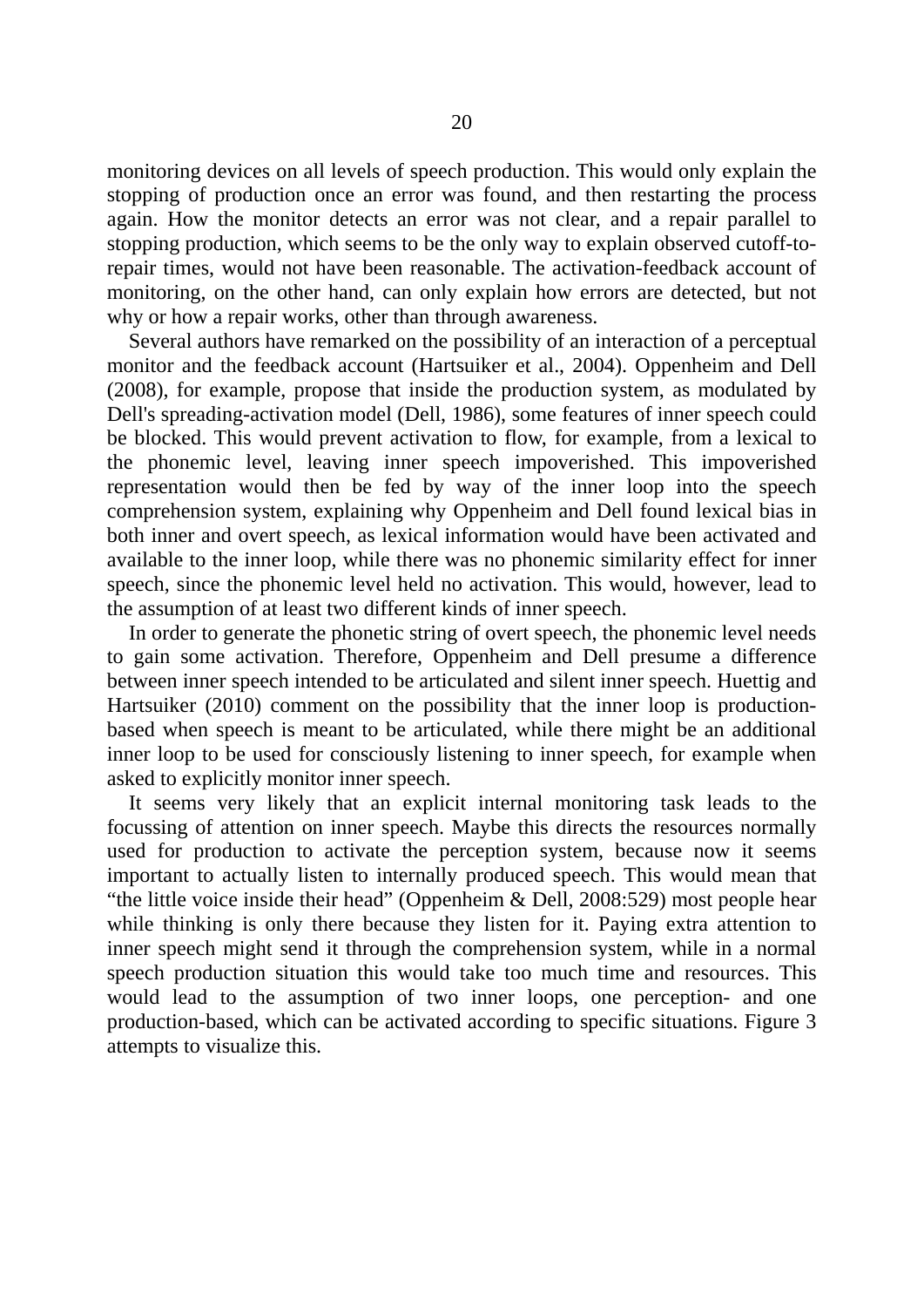

**Figure 3.** Monitoring model following Levelt's (1983) perceptual loop theory; assuming two inner loops, one production-based for inner speech meant for articulation (indicated by the continuous arrow), one perception-based for silent, consciously comprehended speech (indicated by the dashed arrow).

Assuming such a model still leaves a number of questions open. Presuming an interactive feedback account of monitoring or some other form of production monitoring, a warning signal would be sent by the monitor if, for example, a wrong phoneme were to acquire too much activation while in the production system. This still does not explain how the system giving out the alarm signal receives the information which phoneme is the wrong or right one. This could be solved by assuming that every speech plan is habitually monitored, stopping the need for a feedback-produced warning signal. Interactive feedback would then result in misled activation being detected by the monitor. The monitor needs, obviously, to have a function of comparing an intended plan to the currently produced one. But, assuming that the inner production loop works on the basis of phonological representations, how can it compare the phonological plan to an intended plan that would first have to be generated? Even assuming that the monitor picks out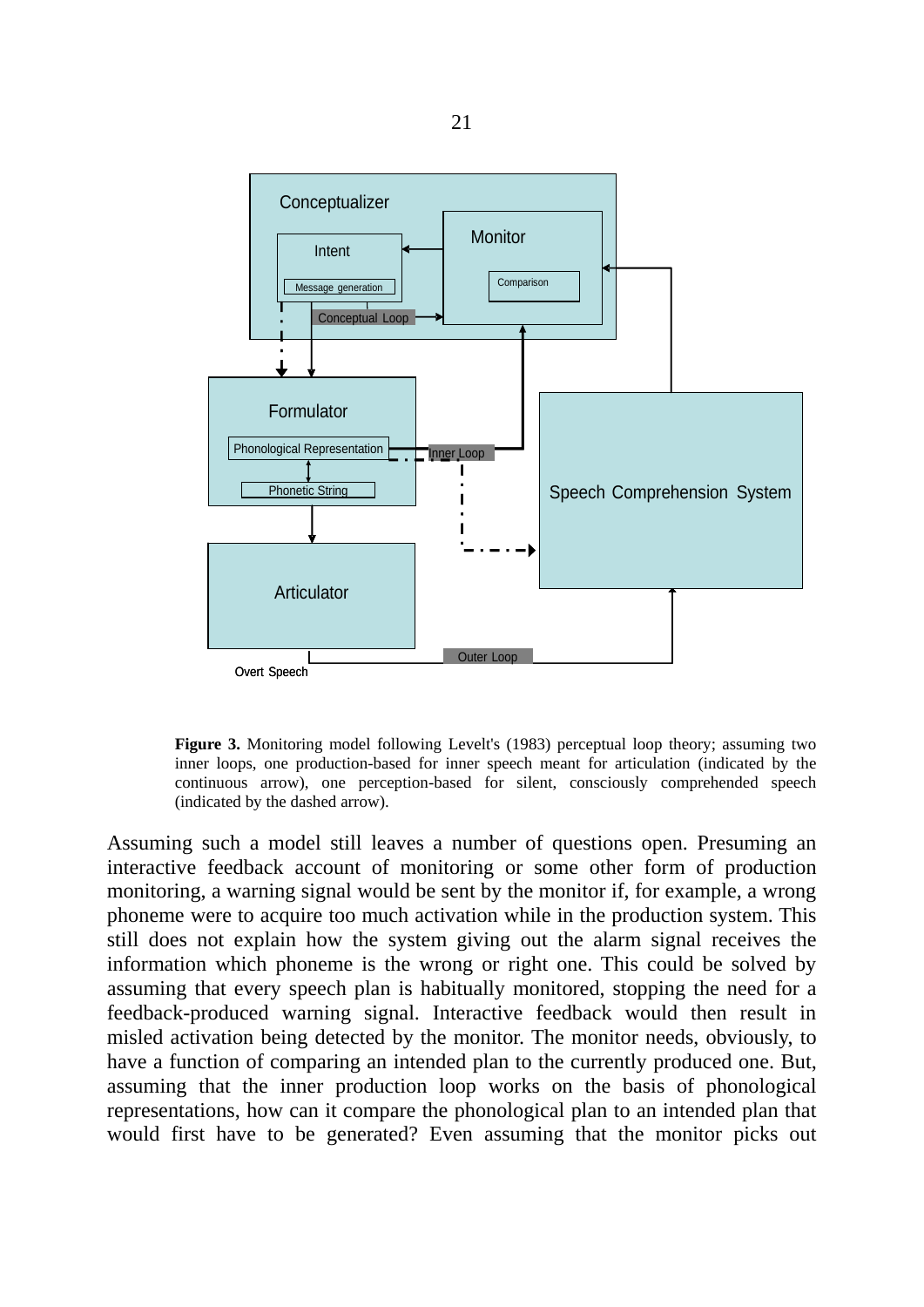mistakes on the basis of wrong activation and feedback, how does it know which nodes should have been activated? In other words, what exactly does the monitor compare the speech plan to?

 A perception-based inner loop has the advantage of parsed speech. Parsed speech is supposed to hold the information of all linguistic production levels, phonological, morphological, syntactic, and semantic (Huettig & Hartsuiker, 2010). But how does the parser break down information so that even the most abstract parts of it, like single phonemes, are available for a comparison? In a phoneme monitoring task, there is a prespecified phoneme as input in the monitor, and produced speech can be compared to this information. But how does the monitor decide that a speaker made a phonological mistake without previous input to the monitor?

 The monitor is supposed to be located inside the conceptualizer, so it has access to our terms and definitions, but do these include phonological representations? The ability to monitor other-produced speech for phonological errors indicates that the speech production system does not need to be engaged to get access to phonological information. Roelofs et al. (2007) attempted to find out whether phonological representations are shared by the perception and the production system or whether they are just closely linked. They came to the conclusion that the inner loop is a link between phonological representations of the perception and the production system, although they could not exclude the possibility of shared representations. An account of shared representations would actually be able to explain monitoring behaviour quite well. Assuming that the monitor has access to a system of shared phonological information as well as to the conceptual system shared by production and perception would allow the monitor to draw on some information to which to compare the phonological plan, just as it seems to compare the generated message to the still memorized intent inside the conceptualizer (Levelt, 1983).

 A production monitoring account presuming a monitoring device for every production process has been rejected because of its uneconomic multiple realization of information and because it would not be able to explain observed error-to-cutoff times. Assuming one production-based inner loop would still allow for a central flow-through monitor, explaining obtained latencies, even those a perceptual inner loop cannot account for. Adding the idea of being able to consciously switch to a perceptual inner loop would additionally explain the differences in experiments using explicit inner monitoring tasks (i.e. Özdemir et al., 2007; Roelofs et al., 2007; Wheeldon & Levelt, 1995) and those trying to simulate more natural speech production (Huettig & Hartsuiker, 2010; Slevc & Ferreira, 2006).

 Intact prearticulatory monitoring in aphasic patients with impaired comprehension could also be due to the production-based inner loop still working, while comprehension-based monitoring fails. Impaired monitoring in patients with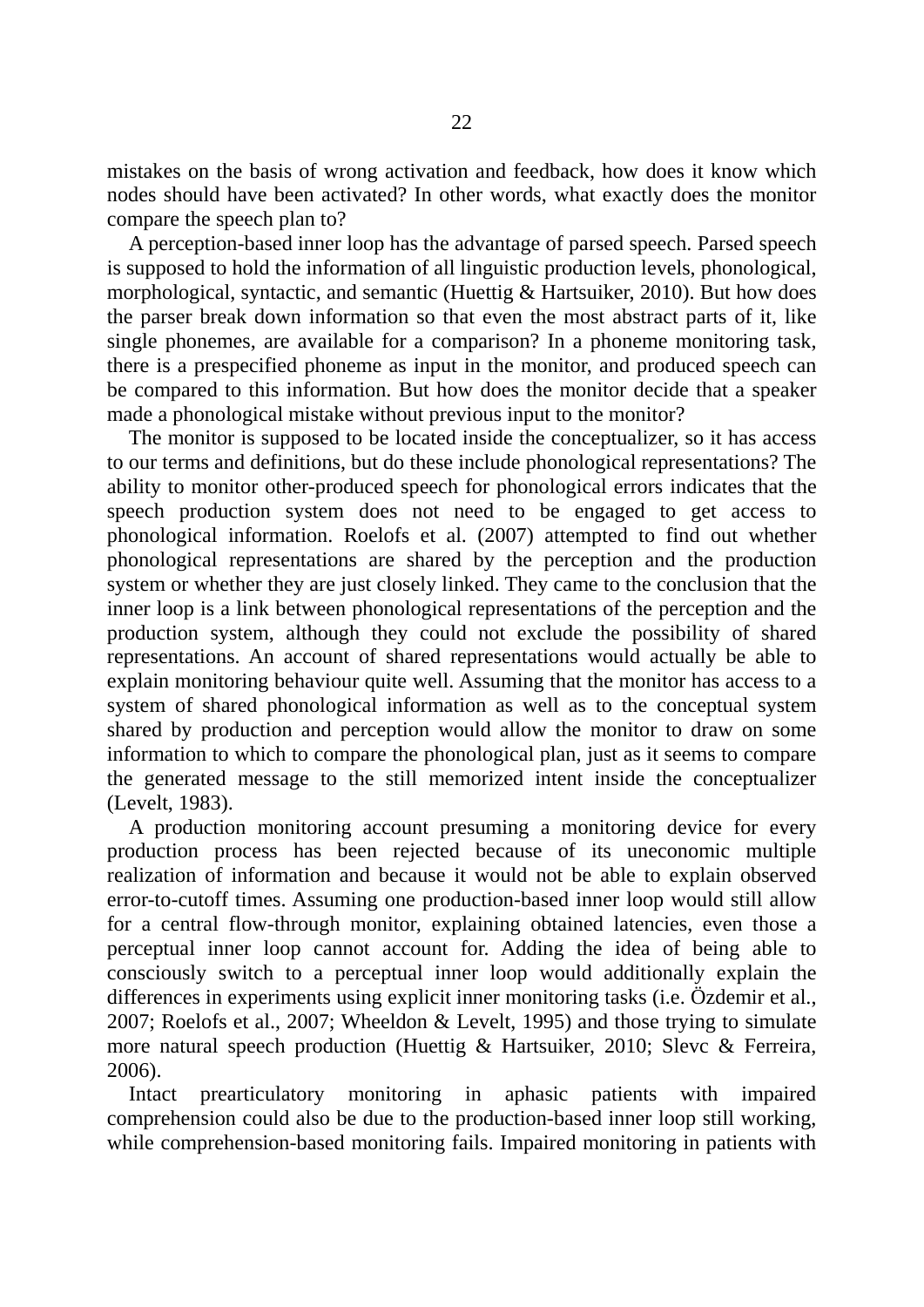intact comprehension would be more difficult to explain, but it has been argued above that these problems might not represent monitoring deficits, but rather a failure to produce the right input for the monitoring system.

Overall, an inner loop working through both production and perception according to the situation seems to explain existing data better than the respective one-sided accounts. The problem of a possible redundancy in information storage remains, but so far even authors arguing in favour of a perceptual monitor insist on a separate phonological representation for production and perception (Roelofs at al., 2007). How a double inner loop would be more redundant than this seems unclear.

 There remain a number of open questions about the working of the monitor *per se*. How does the monitor compare for correctness, what does the monitor compare its input to, and what is the actual difference between parsed speech and an unparsed inner speech plan? Another aspect of interest for further research is the idea of two different kinds of inner speech, or the two different inner monitoring routes. Although the possibility has been mentioned by several studies (Huettig & Hartsuiker, 2010; Özdemir et al., 2007; Oppenheim & Dell, 2008), it remains yet to be seen whether empirical evidence for or against this suggestion can be obtained.

#### **7 References**

- Baars, B. J., Motley, M. T. (1974). Spoonerisms: Experimental elicitation of human speech errors. Journal Supplement Abstract Servise, Fall 1974. Catalog of Selected Documents in *Psychology, 3,* 28-47.
- Dell, G. S. (1986). A spreading-activation theory of retrieval in sentence production. *Psycological Review, 93,* 283-321
- Goodglass, H, Kaplan, E. (1972). *The assessment of aphasia and related disorders.* Philadelphia: Lea & Febiger. As cited in: McNamara et al. (1992).
- Hamm, S., Junglas, K., Bredenkamp, J. (2004). Die Zentrale Exekutive als präartikulatorische Kontrollinstanz. *Zeitschrift für Psychologie, 212 (2),* 66-75.
- Hartsuiker, R. J., Kolk, H. H. J. (2001). Error Monitoring in speech production: A computational test of the perceptual loop theory. *Cognitive Psychology, 42,* 113-157.
- Hartsuiker, R. J., Corley, M., Martensen, H. (2004). The lexical bias effect is modulated by context, but the standard monitoring account doesn't fly: Related beply to Baars et al. (1975). *Journal of Memory and Language, 52,* 58-70.
- Huettig, F., Hartsuiker, R. J. (2010). Listening to yourself is like listening to others: External, but not internal, verbal self-monitoring is based on speech perception. *Language and Cognitive Processes, 25 (3),* 347-374.
- Levelt, W. J. M. (1983). Monitoring and self-repair in speech. *Cognition, 14,* 41-104.
- MacKay, D. G. (1992a). Awareness and error detection: new theories and research paradigms. *Consciousness and Cognition, 1*, 199-225. As cited in: Postma, 2000.
- MacKay, D. G. (1992b). Errors, ambiguity, and awareness in language perception and production. In B.J. Baars (Ed.), *Experimental slips and human error: exploring the architecture of volition.* New York: Plenum Press. As cited in: Postma 2000.